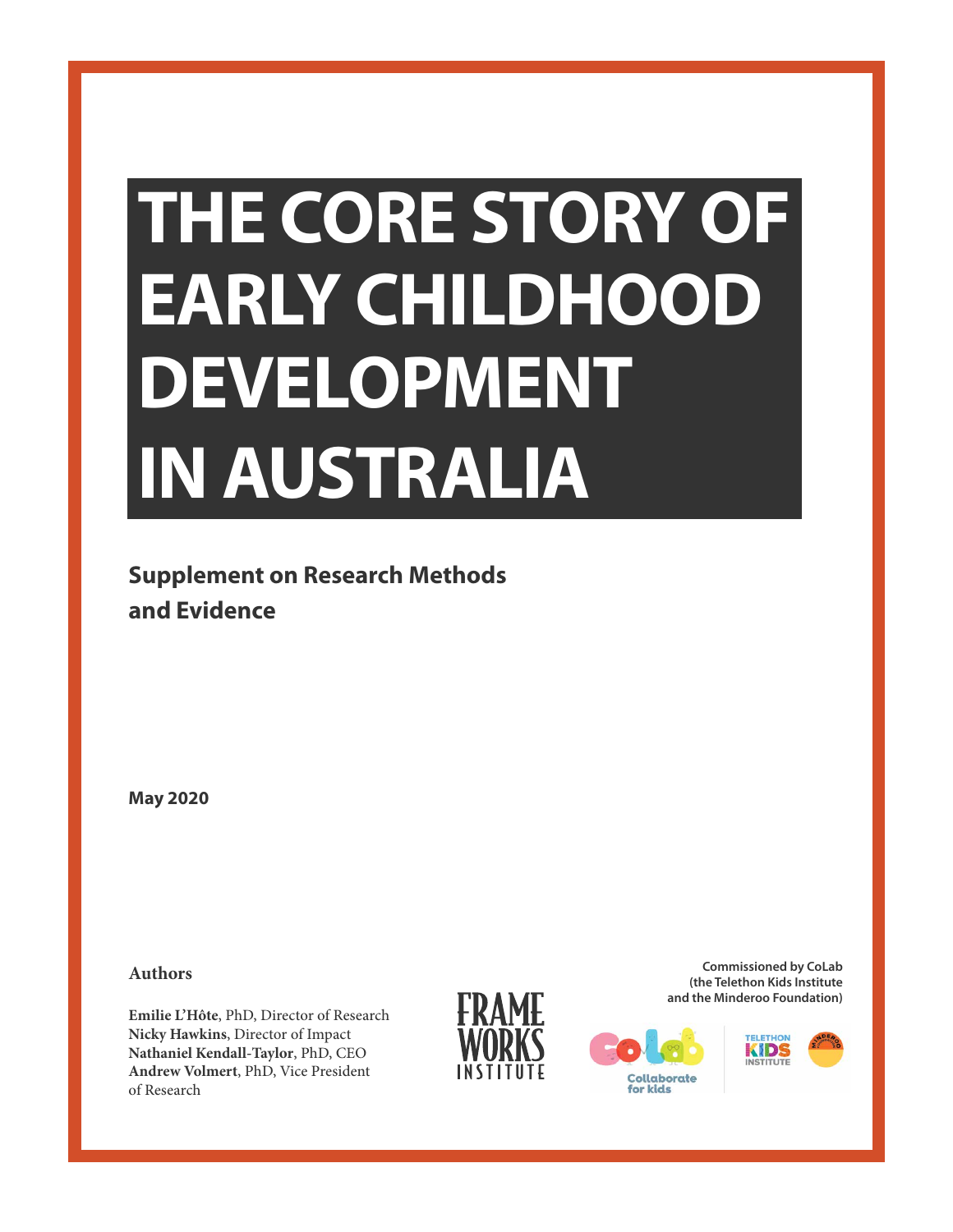# **Contents**

| <b>Research Methods</b>                               | 03 |
|-------------------------------------------------------|----|
| <b>Research Evidence</b><br><b>Supporting</b>         |    |
| <b>Recommendations</b>                                | 06 |
| <b>Appendix A:</b><br><b>On-the-Street Interviews</b> | 24 |
| <b>Appendix B:</b><br><b>Survey Experiments</b>       | 26 |
| <b>Appendix C:</b>                                    |    |
| <b>Peer-Discourse Sessions</b>                        | 34 |
| <b>Endnotes</b>                                       | 36 |
| <b>About FrameWorks</b>                               | 37 |

**The Core Story of Early Childhood Development in Australia**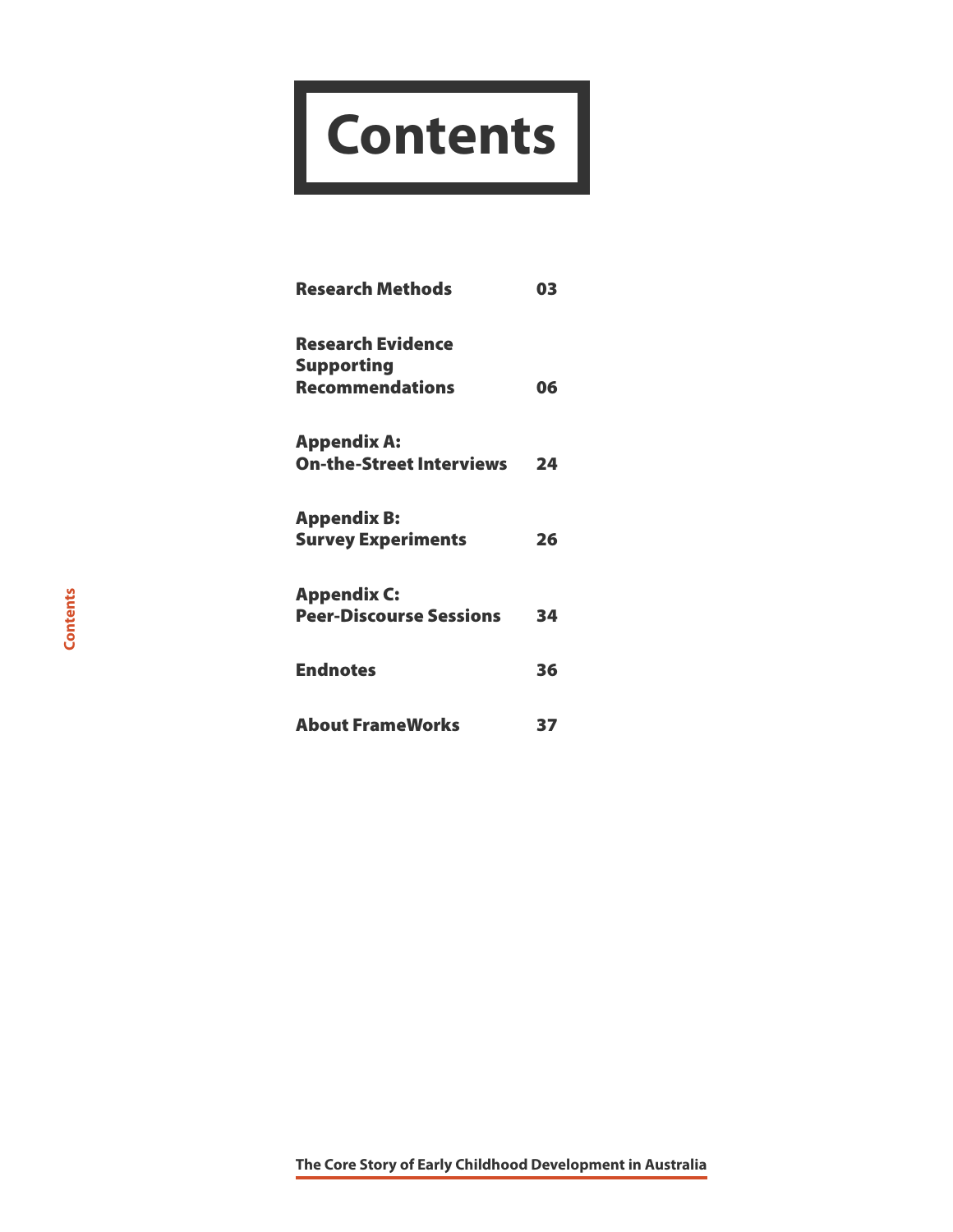This document is a research supplement for *[Moving Early Childhood Up](http://frameworksinstitute.org/assets/files/Australia/colab_strategicbrief_2020.pdf)  [the Agenda](http://frameworksinstitute.org/assets/files/Australia/colab_strategicbrief_2020.pdf)*, which lays out a Core Story of Early Childhood Development in Australia, and for three additional briefs on communicating about *[Play](http://frameworksinstitute.org/assets/files/Australia/colab_playbrief_2020.pdf)*, *[Child Mental Health](http://frameworksinstitute.org/assets/files/Australia/colab_cmhbrief_2020.pdf)*, and *[Prenatal Development](http://frameworksinstitute.org/assets/files/Australia/colab_prenatalbrief_2020.pdf)*. It describes the methods used throughout the research process and provides evidence behind the recommendations in all four briefs.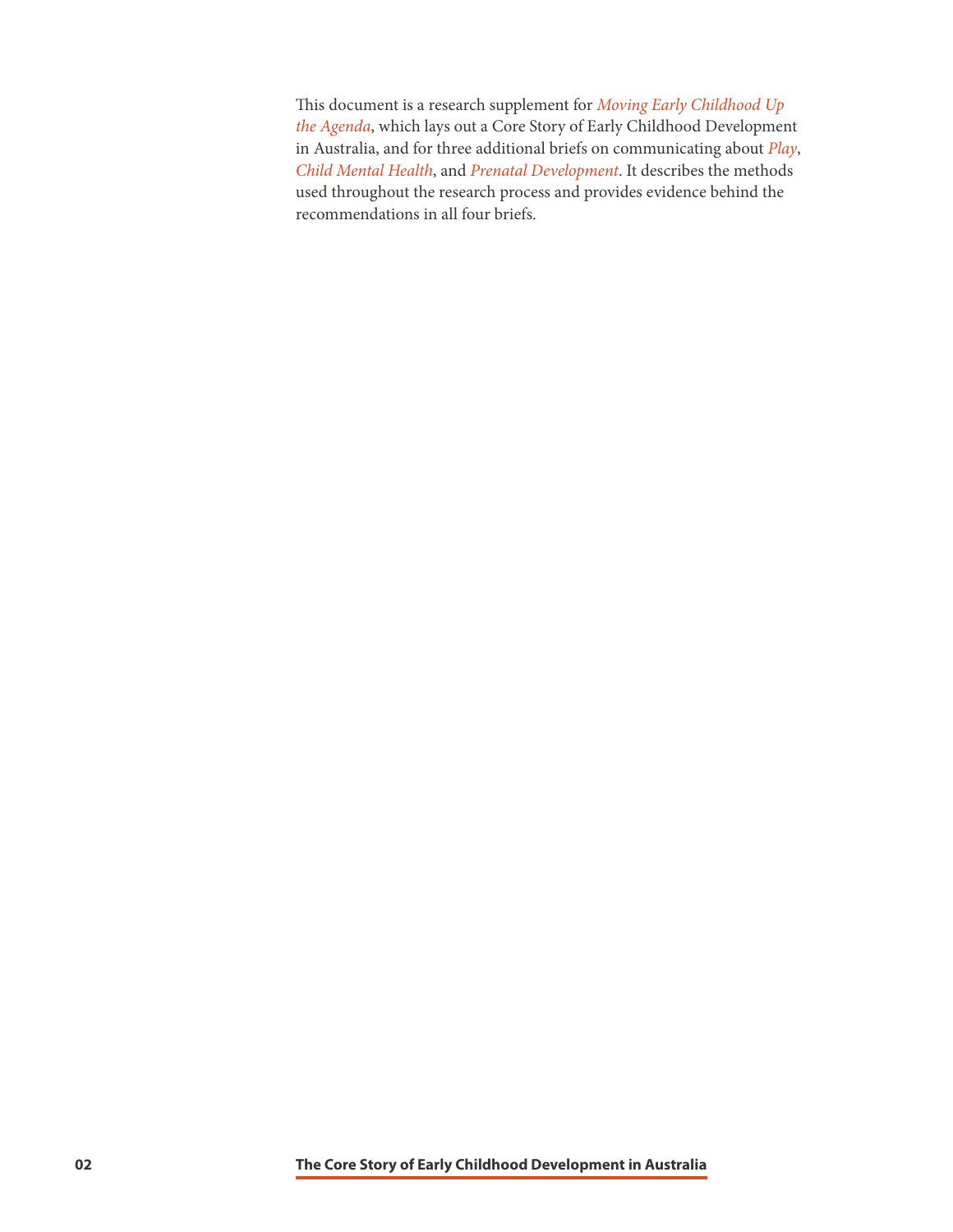### <span id="page-3-0"></span>**Research Methods**

To arrive at all recommendations for the *[Core Story of Early Childhood](http://frameworksinstitute.org/assets/files/Australia/colab_strategicbrief_2020.pdf)  [Development in Australia](http://frameworksinstitute.org/assets/files/Australia/colab_strategicbrief_2020.pdf)*, we applied Strategic Frame Analysis® – an approach to communications research and practice that yields strategies for shifting the discourse around social issues. This approach has been shown to increase understanding of, and engagement in, conversations about child development and other scientific and social issues.

This work builds on earlier research, which includes a literature review and cognitive interviews with members of the public. This earlier research explored and compared how experts and members of the public in Australia think about early childhood development. The full research report, which describes the gaps as well as overlaps in thinking between these two groups, is available on **[FrameWorks' website](http://www.frameworksinstitute.org/assets/files/Australia/colab_mtgreport_2019.pdf)**. A shorter brief summarising findings from this first phase of research is available on **[FrameWorks' website](http://frameworksinstitute.org/assets/files/Australia/colab_brief_2019.pdf)**.

Below, we describe the research conducted as part of the second phase of the project, which involved the design and testing of frames to address the gaps identified in the first phase of work. These frames were tested in 2019 and refined using three methods: on-the-street interviews, survey experiments, and peer-discourse sessions. More than 7,350 people from across Australia were included in this research.

#### **Frame Design**

To identify effective ways of talking about early childhood development, play, child mental health and prenatal development, FrameWorks researchers specified a set of tasks the frames needed to perform and then brainstormed potential reframing strategies<sup>1</sup> that we thought might accomplish one or more of these tasks (for example, different *explanatory metaphors*, *values*, or *issue frames*). After generating a list of candidate framing ideas to test, researchers solicited feedback on these ideas from project partners to ensure that the frames were both apt and potentially usable for those working in the field. Based on this feedback, researchers refined a set of frames and brought them into empirical testing.

#### **On-the-Street Interviews**

Frame design was followed by a set of on-the-street interviews to explore potential framing tools with members of the public. In March 2019, we conducted 76 rapid, face-to-face, on-the-street interviews in Melbourne and Sydney. We first asked participants to respond to open-ended questions about play or child mental health. Participants were then presented with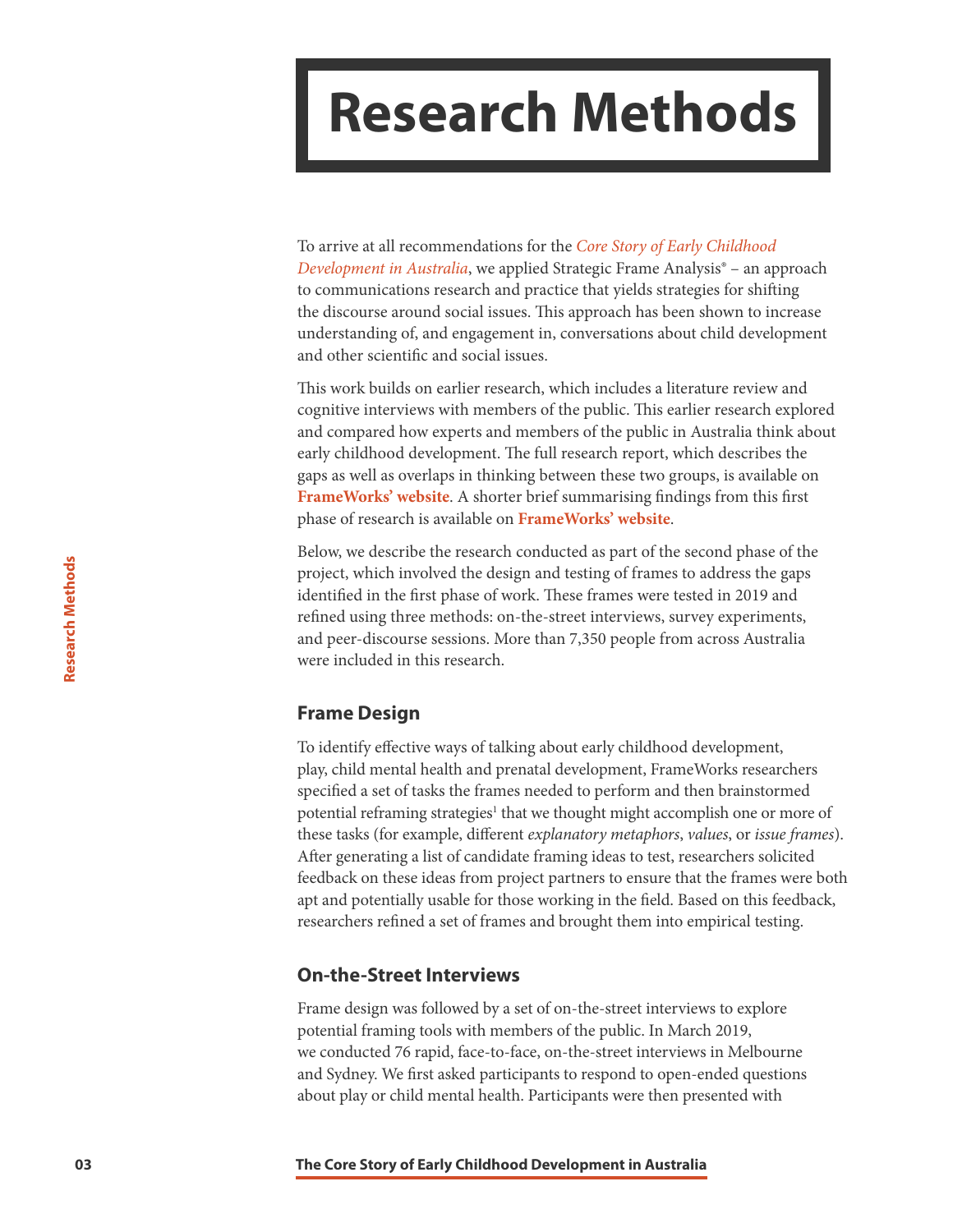a candidate frame and asked questions that paralleled the initial set to explore the frame's ability to restructure understanding, open up new ways of thinking and give people productive language to use in discussing the issue under scrutiny.

Sample questions and candidate frames, as well as a full list of the metaphors we tested, are available in Appendix A.

#### **Experimental Surveys**

Three online experimental surveys involving a total sample of 7,265 respondents were conducted between September and November 2019 to test the effectiveness of frames on public understanding, attitudes, and support for programs and policies. We used a nationally representative sample.

In surveys #1 and 2, we tested frames to talk about early childhood development in general. In survey #3, we tested frames to talk about play. In each survey, respondents were randomly assigned to a treatment or control condition. Those assigned to the control condition received descriptive information about a fictional legislative proposal (the "Early Development Bill" or the "Focus on Play Bill"), which included four specific policies intended to promote early childhood development or play. Those assigned to treatment conditions received identical information about the same proposal but framed with a particular frame element, such as issue frames or values-based arguments. The name of the initiative for these respondents was also changed to enhance or strengthen the frame being tested. See Appendix B for the text used in the experiment to describe the fictional bills, a list of the treatments we tested in all three survey experiments, as well as sample treatments for each type of frame.

After reading the message, all respondents were asked an identical series of questions designed to measure knowledge, attitudes and policy preferences relating to child development. Each battery consisted of multiple questions. Questions were Likert-type items with seven- or five-point scales, yes/no questions, or open-ended questions requiring free-text answers. Sample survey questions are provided in Appendix B.

Multiple-regression analysis was used to determine whether there were significant differences in responses to questions between the treatment groups and the control group. To help ensure that any observed effects were driven by the frames rather than demographic variations in the sample, all regressions controlled for the demographics mentioned above. A threshold of p.<0.05 was used to determine whether treatments had any significant effects. Significant differences were understood as evidence of a frame effect – an effect of the frame on the particular outcome (e.g., policy support, attitudes around the issue, understandings about the issue).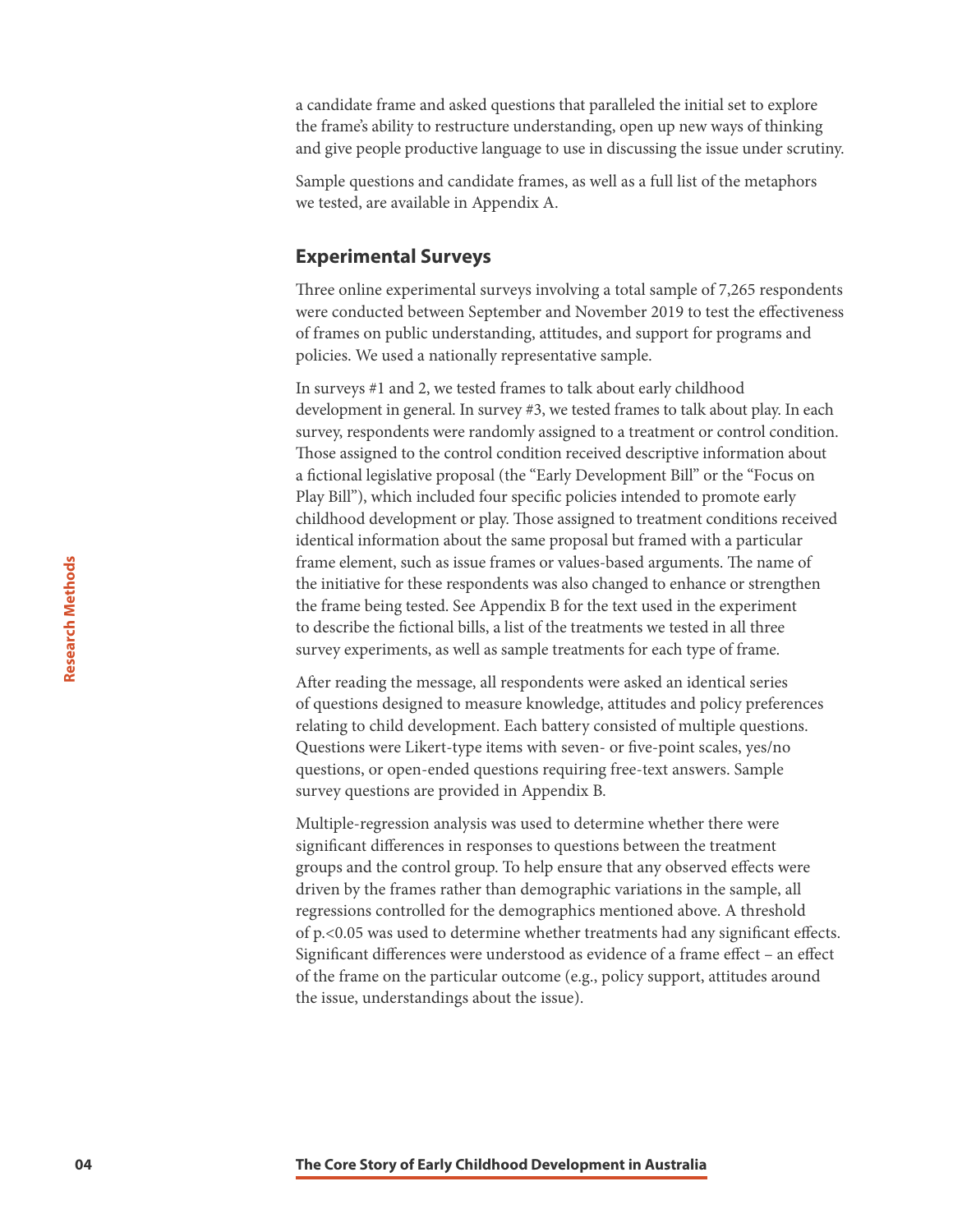#### **Peer-Discourse Sessions**

In October 2019, six peer-discourse sessions (a form of focus groups) were conducted in Perth and Melbourne with a total of 54 participants. We used a sample designed to approximate the demographics of the country.

We used peer-discourse sessions to refine findings from the three survey experiments (issue frames for early childhood development, example-based frames for play), and to explore the effectiveness of additional frames to talk about child mental health and prenatal development. Sessions were video recorded with written consent from all participants. Sessions included a variety of discussion prompts and role-playing activities designed to evaluate which frames were most easily understood by the public, allowed them to most productively use new information, and were most easily used during conversations with peers. See Appendix C below for a sample activity from a peer-discourse session.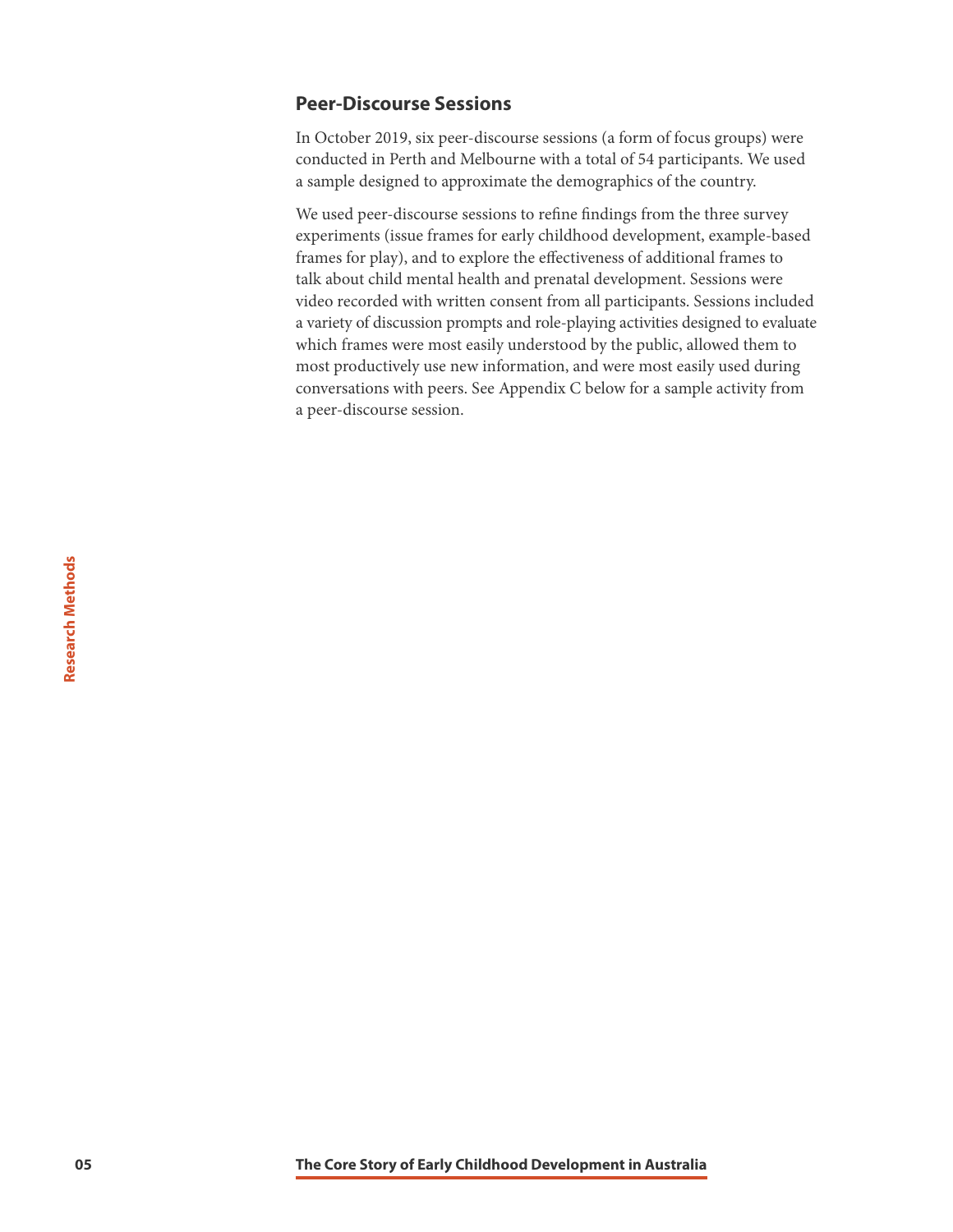### <span id="page-6-0"></span>**Research Evidence Supporting Recommendations**

#### 1. MOVING EARLY CHILDHOOD UP THE AGENDA

**Recommendations #1 and 3:**

- **• Make early development and learning about improving children's health and wellbeing.**
- **• Define the problem: Lack of support is leading to poor health for some children.**

**• Make early development and learning aboutiditem's health and wellbeing.**<br>
• **Define the problem: Lack of support is leading to poor health for some children.**<br> **Exsue frames establish what a topic is actually "about". F** Issue frames establish what a topic is actually "about". For example, one could say that early childhood development is, at its core, about health. Alternatively, early childhood development could be considered to be first and foremost about learning, or economic prosperity for the country. Framing research shows that foregrounding particular issue frames can dramatically affect public thinking and policy support.

In survey experiment #1, we tested six different "issue frames" for early childhood development.

- The *Health* frame explained that "good development in the early years is critical for good physical and mental health throughout life", and took a universal perspective: all children have needs and all children need support.
- The *Health and Disparities* frame also focused on health as the overall goal of early development, but explicitly acknowledged that, in Australia, some children do not have what they need to develop well, and therefore to be healthy. It proposed to help all children according to their needs and the needs of their communities (versus help all children with no qualifications).
- The *Economy* frame argued that "good development in the early years is critical for our 21st-century economy", and took a universal perspective: it is important to help all children.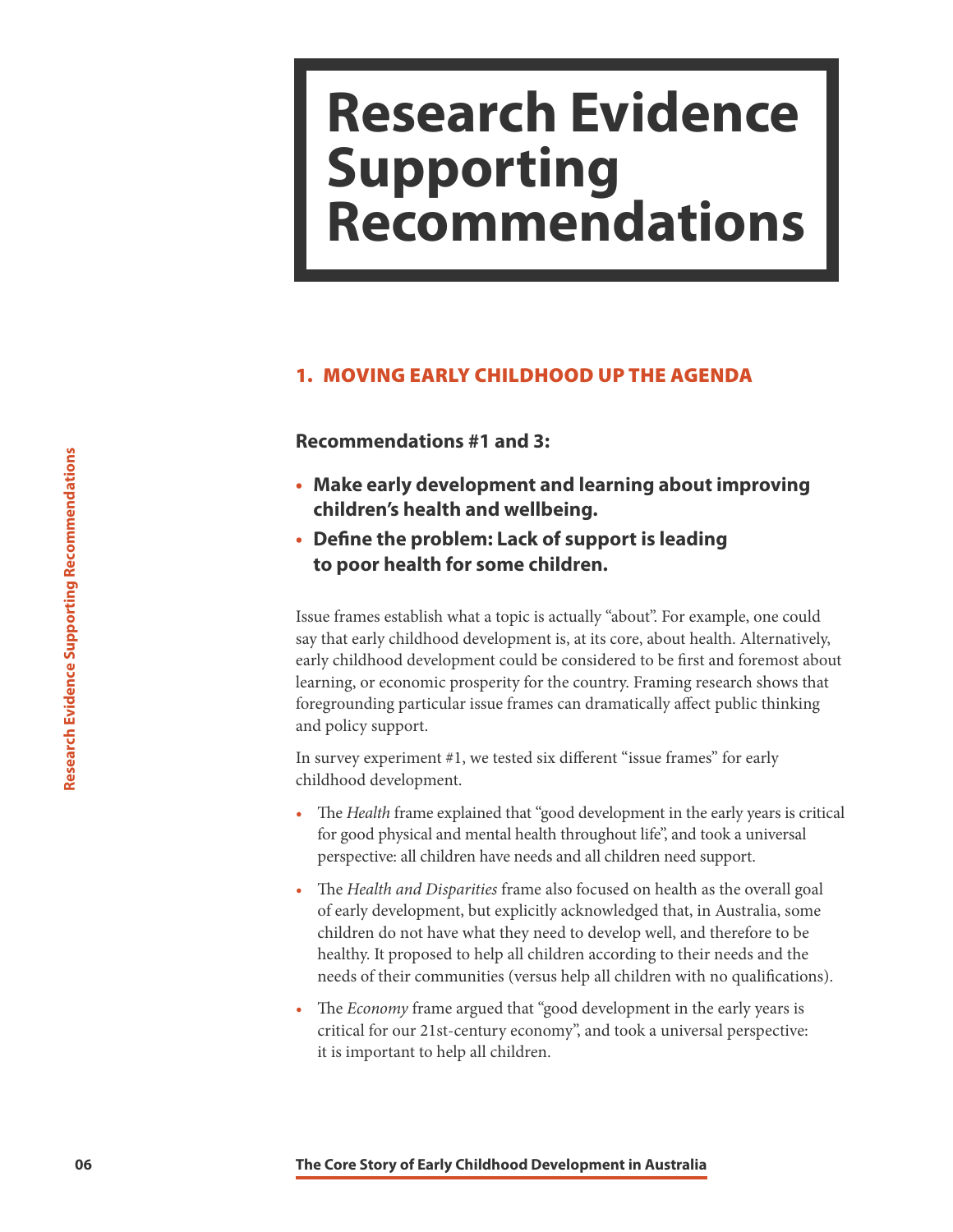- The *Economy and Disparities* frame also focused on economic success as the overall goal of early development, but explicitly acknowledged that, in Australia, some children do not have what they need to develop well, and therefore to be economically prosperous in the future. It proposed to help all children according to their needs and the needs of their communities (versus help all children with no qualifications).
- The *Democracy* frame said that "good development in the early years for all children is critical for a vibrant democracy", and took a universal perspective: it is important to help all children.
- The *Democracy and Disparities* frame also focused on a vibrant democracy as the overall goal of early development, but explicitly acknowledged that, in Australia, some children do not have what they need to develop well, and therefore to participate in democratic politics and advocate for the needs of their communities in the future. It proposed to help all children according to their needs and the needs of their communities (versus help all children with no qualifications).

all children with no qualifications).<br>
We found that the *Health and Disparities* frame was most effit<br>in increased aupport for the Early Childhood Development is<br>
willingness to pay more in taxes to support the Bill, incr We found that the *Health and Disparities* frame was most effective, resulting in increased support for the Early Childhood Development Bill and greater willingness to pay more in taxes to support the Bill, increased salience of this policy proposal compared to other current policy proposals in Australia, increased understanding of the effects this kind of policy change would have on different aspects of Australian society, and an increased sense of collective efficacy around early childhood development – that is, the sense that government can take steps that would better support children's early development.

The *Health* frame was effective at moving some, but not all, of these outcomes (salience and support for the Bill). The other four frames (*Economy, Economy and Disparities, Democracy, Democracy and Disparities*) did not lead to any significant differences in thinking compared to the control group.

From this, we concluded that the best way to move early childhood development up the public agenda in Australia is by combining: 1) a focus on health as the goal of early childhood development; and 2) explicit acknowledgment of disparities in the country.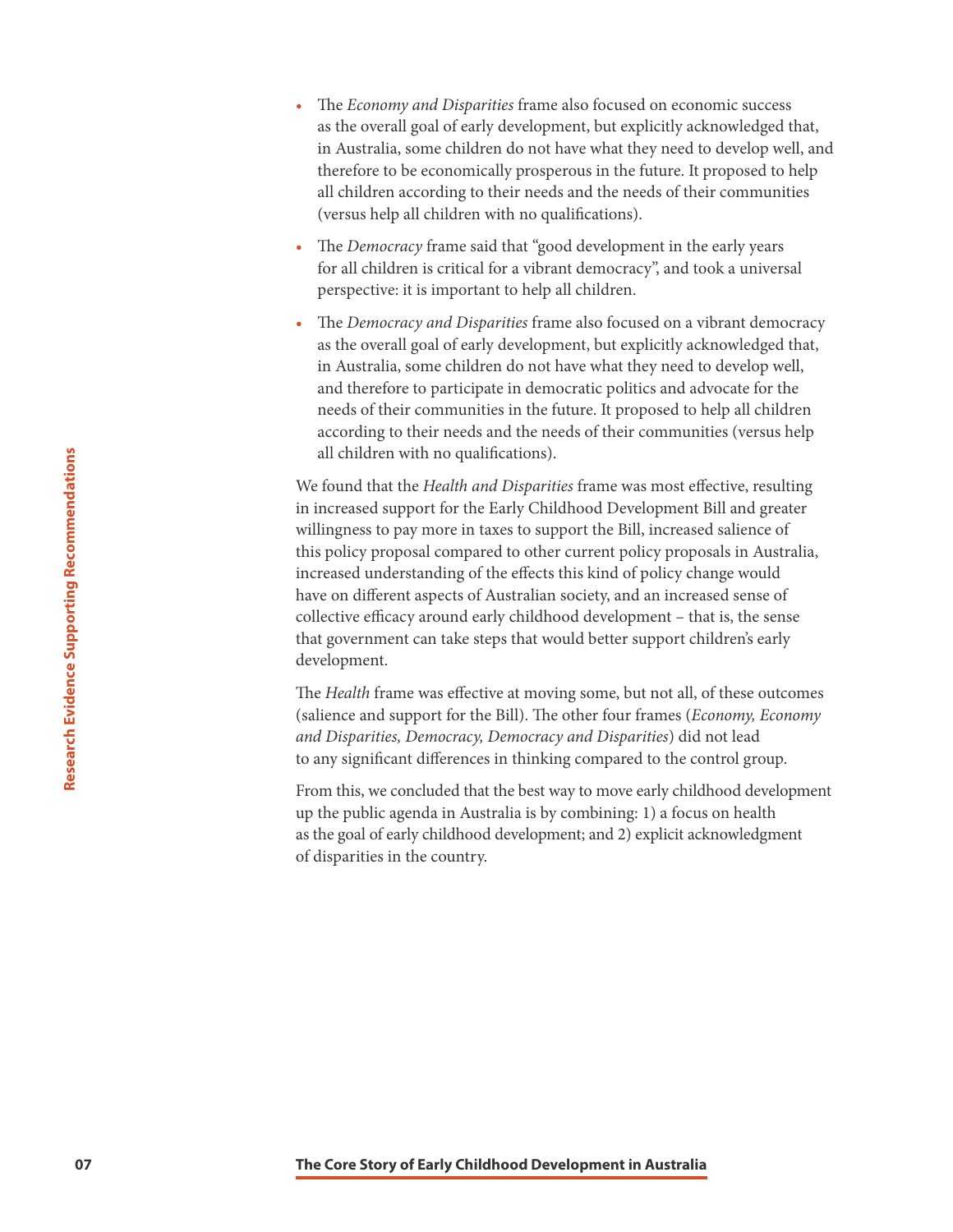#### **Figure 1: Effect of issue frames on support for the Early Childhood Development Bill (survey experiment #1)**

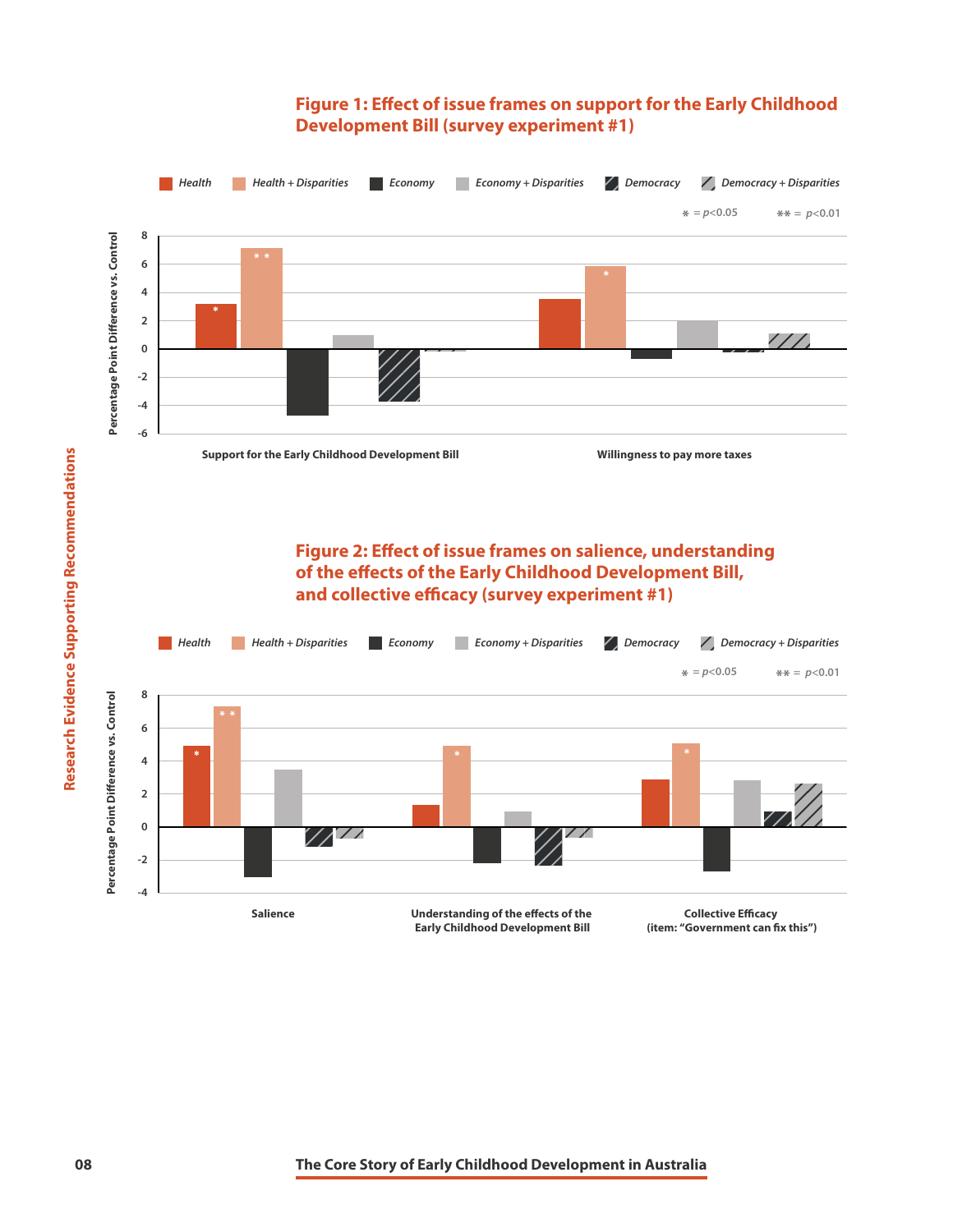#### **Recommendation #2. Talk about effects on health and wellbeing in the present and the future.**

One key difference between the two *Health* frames and the *Economy* and *Democracy* frames tested in survey experiment #1 was that the *Health* frames mentioned benefits of supporting early childhood development both *now and later*, while economic and democratic benefits were, by definition, future benefits only.

In survey experiment #2, we tested three issue frames to explore further whether emphasising current benefits in addition to future ones strengthens a message's effects. The *Benefits Now and Later + Focus on Disparities* frame emphasised both present and future benefits of supporting early childhood development (but did not focus on health benefits only). The *Benefits Later Only + Focus on Disparities* frame only emphasised the future benefits of supporting early childhood development (this treatment did not focus on health benefits only either). The *Health and Disparities + Later Benefits Only* frame emphasised only future health benefits of supporting early childhood development (versus the *Health and Disparities* frame from survey experiment #1 that focused on benefits now and later).

**Core Core Story of Early Childhood Development is and the Core Story of the Core Child Scheme Farmes has significant positive effects or to play none takes for the Bill, salience, understanding of the or collective effice** None of these three frames had significant positive effects on people's willingness to pay more taxes for the Bill, salience, understanding of the effects of the Bill, or collective efficacy. The *Benefits Later + Focus on Disparities* frame led to more support for the Bill but, given that it did not move people's thinking in any other batteries, it was not retained as a promising strategy for this project.

From this, we concluded that emphasising benefits now and later is necessary for a health issue frame to be effective.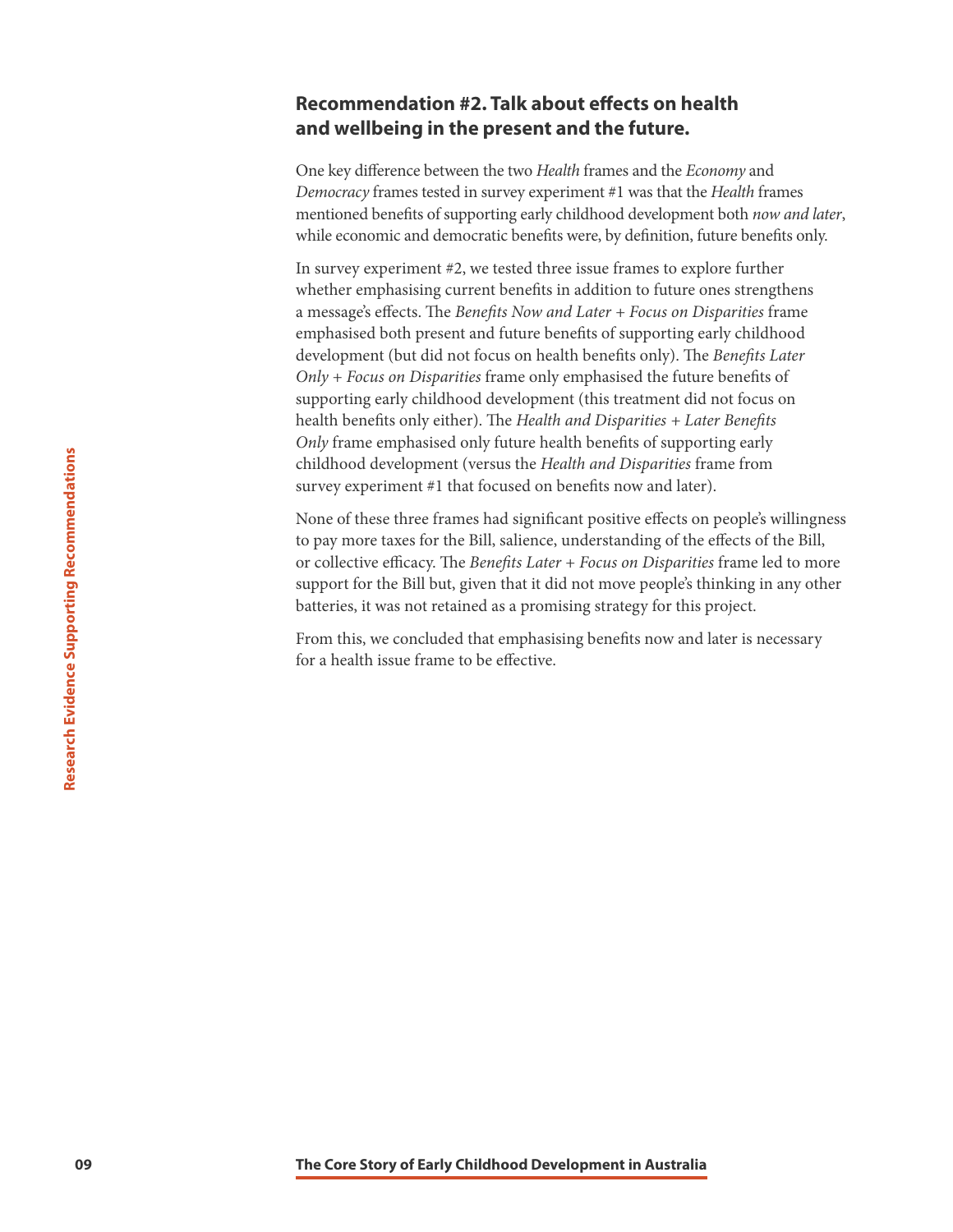#### **Figure 3: Effect of issue frames on support for the Early Childhood Development Bill (survey experiment #2)**



**Figure 4: Effect of issue frames on salience, understanding of the effects of the Early Childhood Development Bill, and collective efficacy (survey experiment #2)**

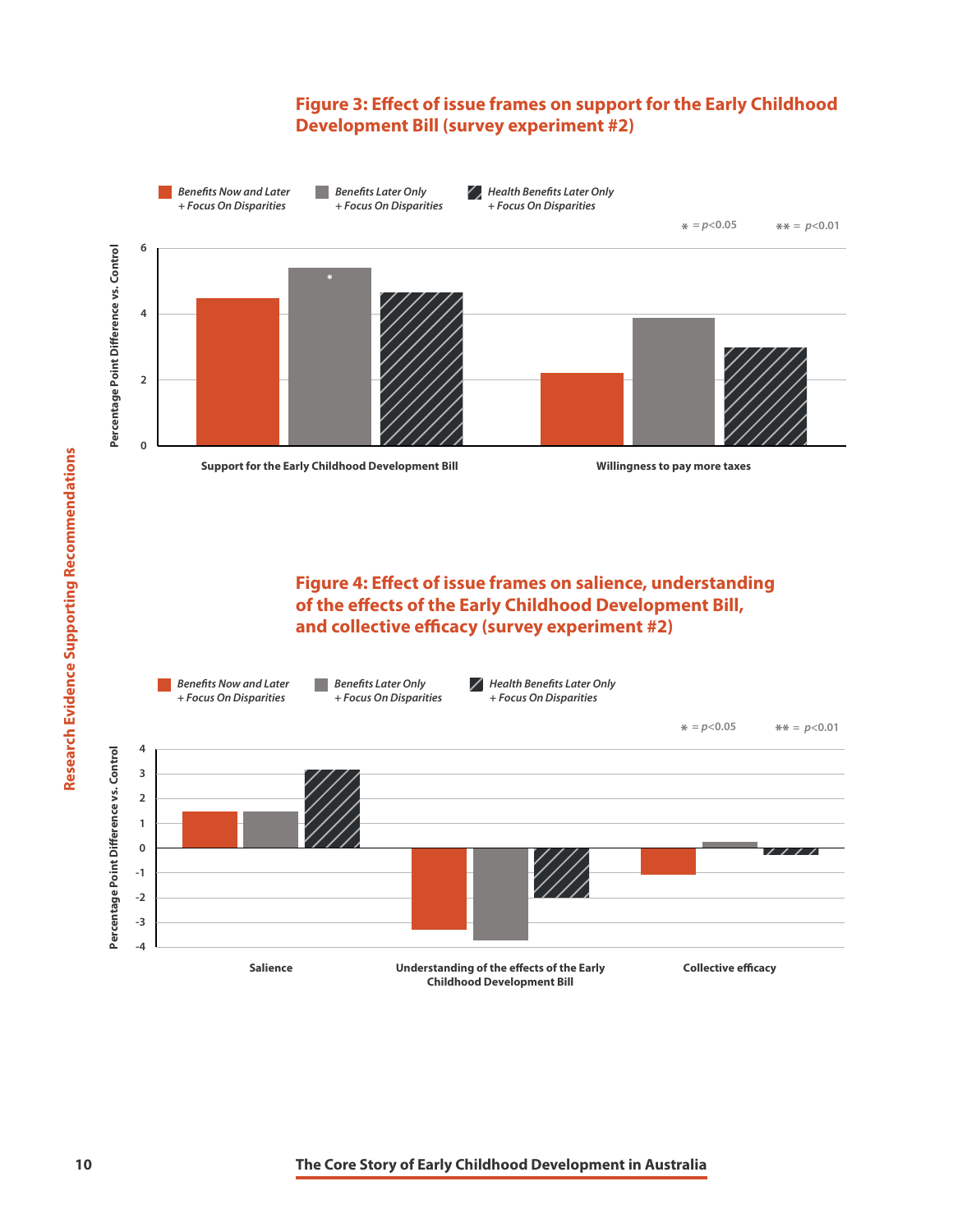#### **Recommendation #4. Frame the call to action with an explicit appeal to fairness: we need to ensure that children can thrive, no matter where they live.**

Values tap into people's shared commitments and priorities to make a case for why people should care about a particular issue and work to address it.

In survey experiment #2, *Fairness Across Places* was more effective than any of the values tested. As shown below, it led to significant positive effects on support for the policy initiative as well as willingness to pay more taxes for the Bill.

#### **Figure 5: Effect of values-based frames on support for the Early Childhood Development Bill and willingness to pay more taxes (survey experiment #2)**



#### **Recommendation #5. Talk about supporting every child and community according to their needs.**

The Early Childhood Development Bill all survey participants received in surveys #1 and #2 included two policies that would benefit all children and two policies that would benefit specific groups and communities only. When frames tested in combination with the Early Childhood Development Bill took a universal perspective, we framed the goal of the Early Childhood Development Bill as "helping all children". When frames acknowledged the existence of disparities across the country, we framed the goal of the same Early Childhood Development Bill as "helping all children and families according to their needs and the needs of their communities."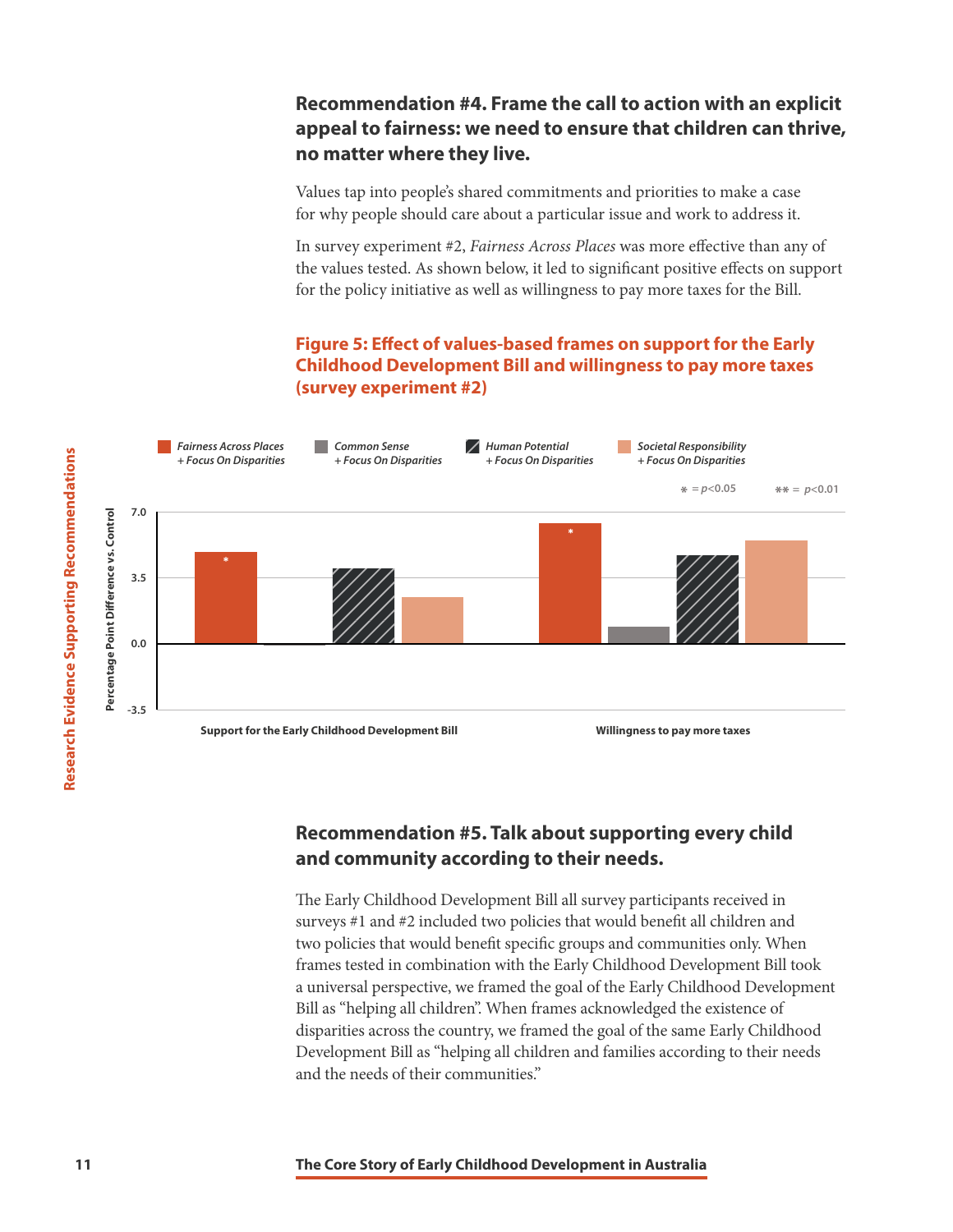In survey experiment #1, the *Health and Disparities* issue frame was the most effective across a wide range of batteries (see **[pages 6–9](#page-6-0)**). This led us to conclude that presenting policies as a targeted universal approach to health and wellbeing (help everyone according to their needs) is more effective than presenting policies as a universal approach (help everyone).

In peer-discourse sessions, we decided to further explore the best ways of talking about disparities and policies aimed at reducing them.

We tested three different messages that provided participants with three different ways of communicating about policies to support early childhood development in Australia and asked them to discuss which pitch they found the most compelling and why: one *Universal* frame (help everyone), one *Targeted Universal* frame (help everyone according to their needs), and one *Targeted* frame (help only those who are in need).

Qualitative data confirmed our initial finding from the survey experiment that talking about helping every child according to their needs and the needs of their communities led to the most productive thinking.

The *Universal* frame led people to think that the proposed policy approach was unreasonably broad and sounded like a "politician's empty promise".

In comparison, the *Targeted Universal* frame was perceived as accurate and realistic because it explicitly acknowledged that people have different needs in Australia.

For their communities led to the most productive thinking.<br>The Universal frame led people to think that the proposed post was unreasonably broad and sounded like a "politician's emperator in comparison, the *Targeted Unive* The *Targeted* frame consistently activated "us vs. them" thinking. It led to discussions of how "disadvantage" should or shouldn't be defined (and of who should be included or left out), which in turn raised concerns that giving more to some would necessarily mean taking away from others. Additionally, the *Targeted* frame didn't help them see that inequalities in money and power lead to systemic disadvantage in early childhood development. People pushed back against the idea that social disadvantage makes certain parents more likely to struggle than others because public thinking about disadvantage happens mainly at the level of individuals.

On the other hand, the *Targeted Universal* frame provided participants with a helpful way to talk about disparities. Because it retained a universal dimension (it talked about everyone's needs and not just the needs of some), it led to less stigmatising and divisive discussions of needs and disadvantages than the *Targeted* frame.

The mention of "the needs of communities" in the *Targeted Universal* frame foregrounded for people the role of environments in shaping early childhood development. It also helped participants think about environments in terms of resources and structures rather than only in terms of people. The idea of the community brought up discussions of playgrounds, libraries, schools; some participants even talked about creating a "map of needs" as part of the project they were discussing.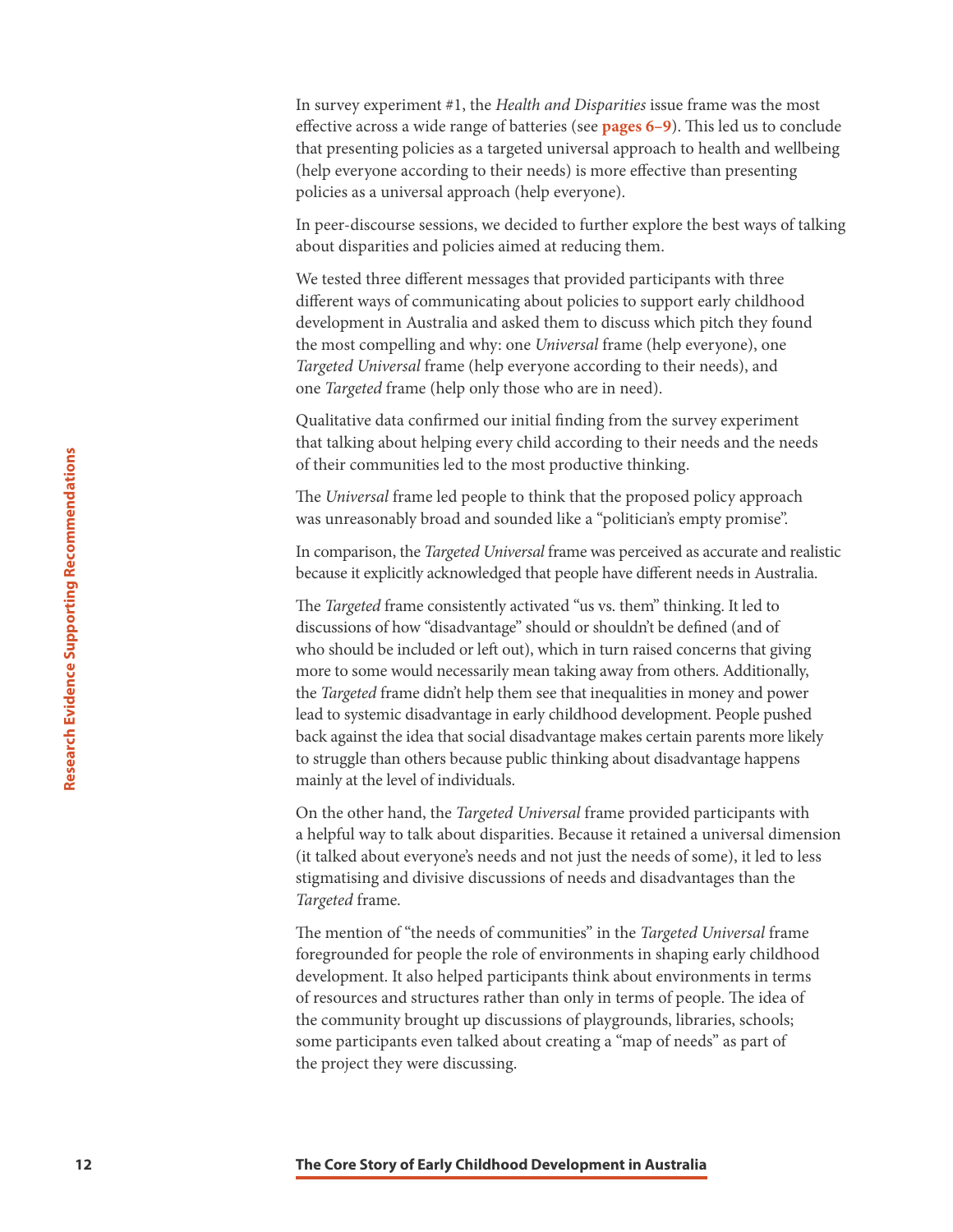#### **"How to connect the early years with Australia's future prosperity."**

The two economic issue frames (*Economy* and *Economy and Disparities*) we tested in the survey experiment did not perform significantly better than our control condition.

In our qualitative analysis of participants' answers to open-ended questions from survey experiment #1, we found that making early childhood development and learning only about the economy and money violated people's views about children and childhood. Participants held on to the vision of childhood as a time that is inherently important and wondrous. As a result, purely economic arguments like the ones iterated in our *Economy* and *Economy and Disparities* issue frames in survey #1 were often perceived as too utilitarian and too remote from the ideas of love and care that people associate with children and parenting.

**13 13 IDENT INTERT (13 THERE INTERT CORE STORY** (**Transformation** Constrained Core Supporting method and for monoching children (110) the following children (110) the paral of the goal is a prosperous society rather We concluded that, to prevent this type of pushback, advocates who need to rely on a "future prosperity" frame to make a case to government officials, for instance, should define "prosperity" in a broad sense and emphasise ideas like social wellbeing, creativity, and healthy and vibrant communities, rather than focus only on economic success and cost-efficiency. They should also make clear that prosperity is something collective, not individual, and that the goal is a prosperous society rather than financially successful individuals.

#### 2. ADDING PLAY TO THE CORE STORY OF EARLY CHILDHOOD DEVELOPMENT

**Recommendations #2 and 3:**

- **• Pivot to play: Make it clear that supporting play supports early development.**
- **• Explain that some children don't have access to the play opportunities they need to thrive.**

#### **+ "Why talking about play as an end in itself backfires."**

In survey experiment #3, we focused on different ways of framing play to build public support for the policies around play recommended by experts, and create a sense that play is an important social issue in Australia.

We tested three different issue frames to talk about play, which were, in effect, three different ways of framing play as a means to an end, rather than an end in itself: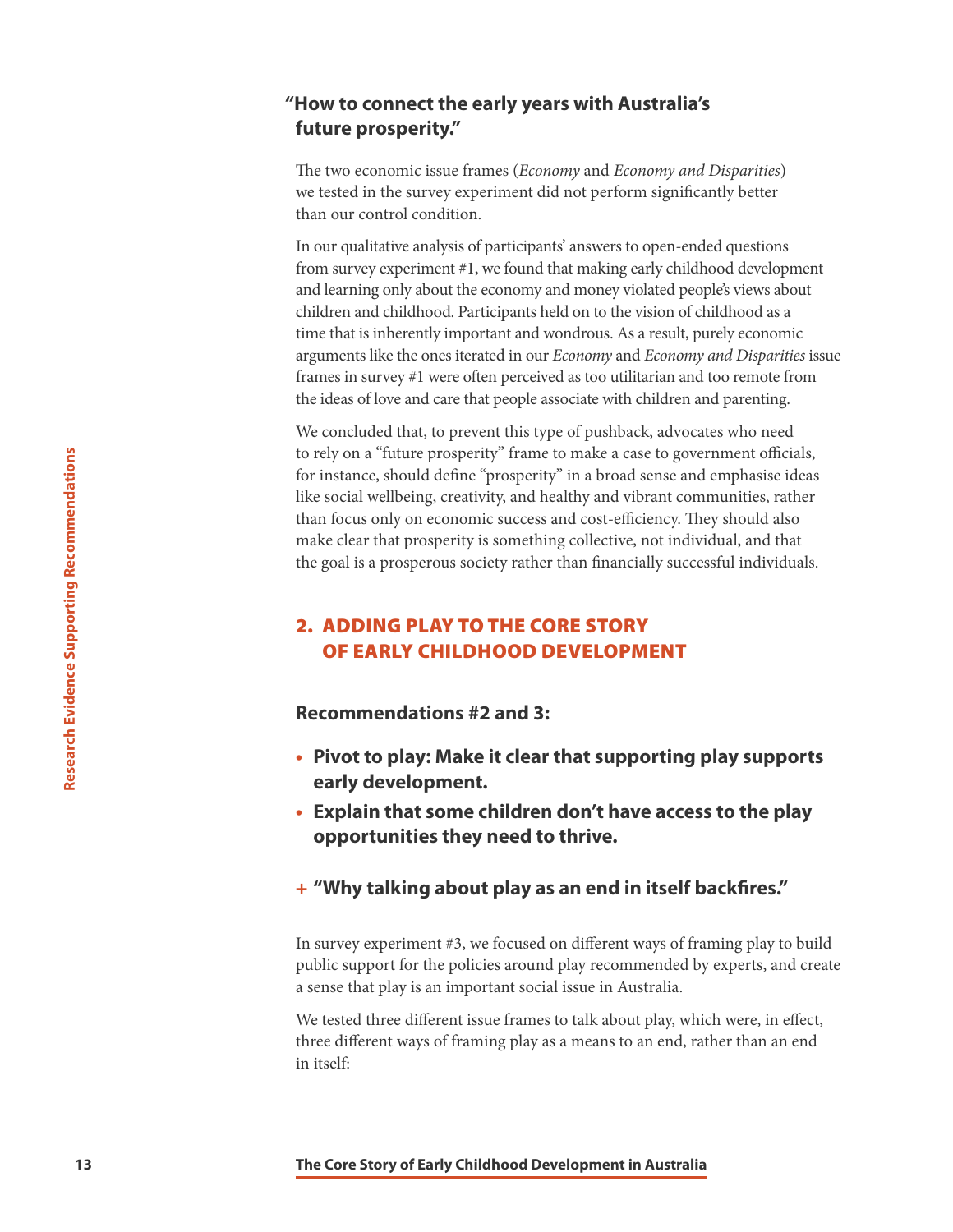- *Play is "about" Early Development and Learning* ("To develop and learn well in the early years, children need to have many different opportunities to play at home, at school and in public spaces").
- *Play is "about" Early Development and Learning + Disparities* ("To develop and learn well in the early years, children need to have many different opportunities to play at home, at school and in public spaces. But right now, some children in our country do not have enough opportunities to play, and this affects their learning and development").
- *Play is "about" Health + Disparities* ("To have strong physical and mental health, children need to have many different opportunities to play at home, at school and in public spaces. But right now, some children in our country do not have enough opportunities to play, and this affects their physical and mental health").

We also tested two values-based messages to talk about play, which talked about play as an end in itself:

- *Play as a Human Right* ("Play is a fundamental right of all children. Every child in Australia should have the right to play at home, at school and in public spaces").
- *Societal Responsibility* ("Play is what early childhood is all about. As Australians, we have a shared obligation to make sure that all children can be kids and play at home, at school and in public spaces").

Both values-based messages explicitly acknowledged that some children do not have what they need to play.

**2 Examples 2 The Core Story of Early (The Core Story of The Core Story of Core Support and in public spaces").**<br> **14 Societal Responsibility ("Play is what early childhood is all and in public spaces").**<br> **45** *Aust* The frames that talked about play as a means to an end were all effective (to varying degrees), while neither of these values-based messages was effective at moving public thinking in the right direction. Among the "play as a means" messages, the *Play is "about" Early Development and Learning + Disparities* issue frame was most effective, producing positive effects across the largest number of outcomes. This treatment built support for the Play Bill, increased people's willingness to pay taxes to support the Bill, increased the salience of this policy proposal, increased people's understanding of the effects the proposal would have on different aspects of Australian society, and built a sense of collective efficacy and collective responsibility to take on the issue of play.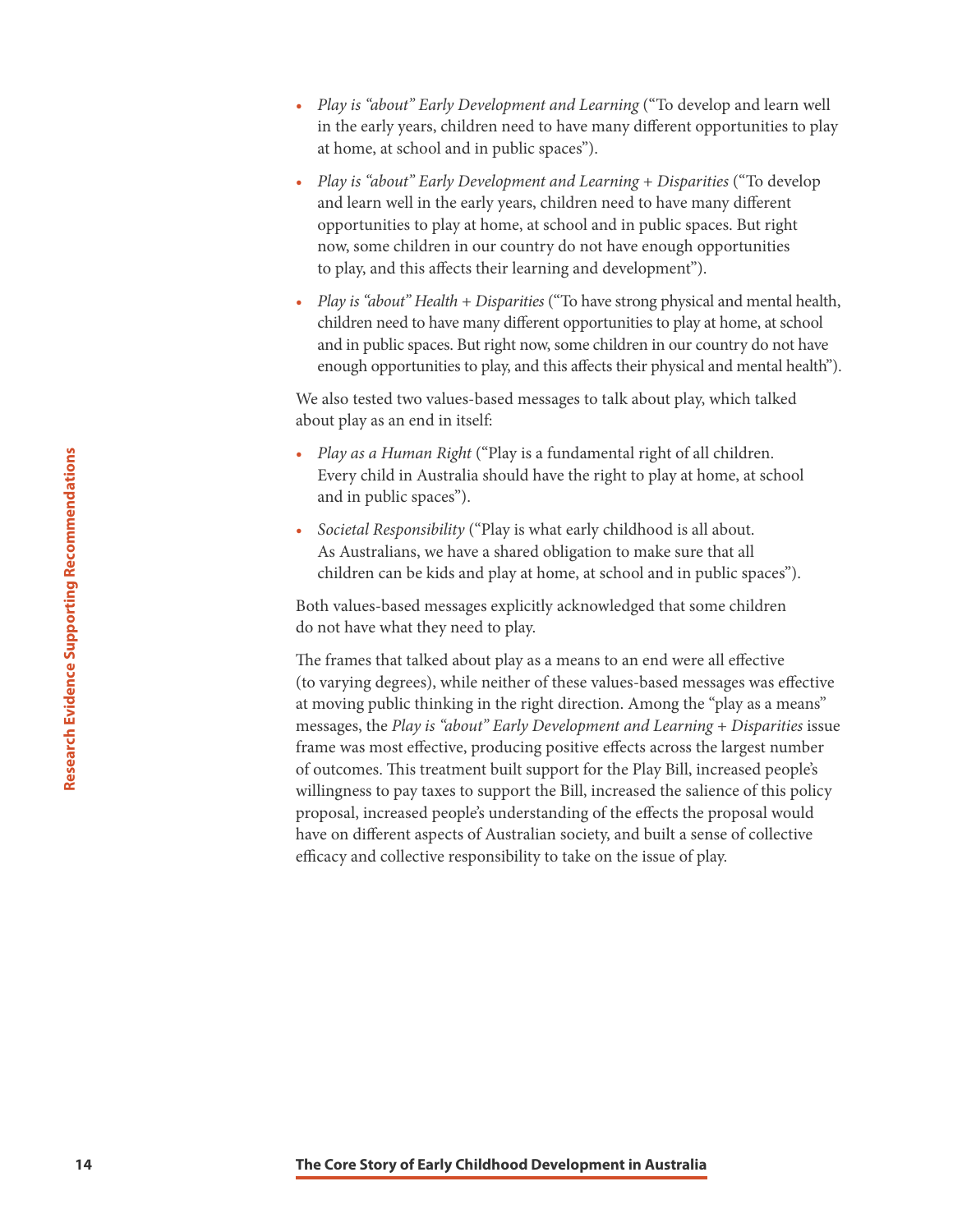#### **Figure 6: Effect of frames on support for Play Bill and willingness to pay more taxes (survey experiment #3)**



#### **Figure 7: Effect of frames on salience and understanding of the effects of the Play Bill (survey experiment #3)**

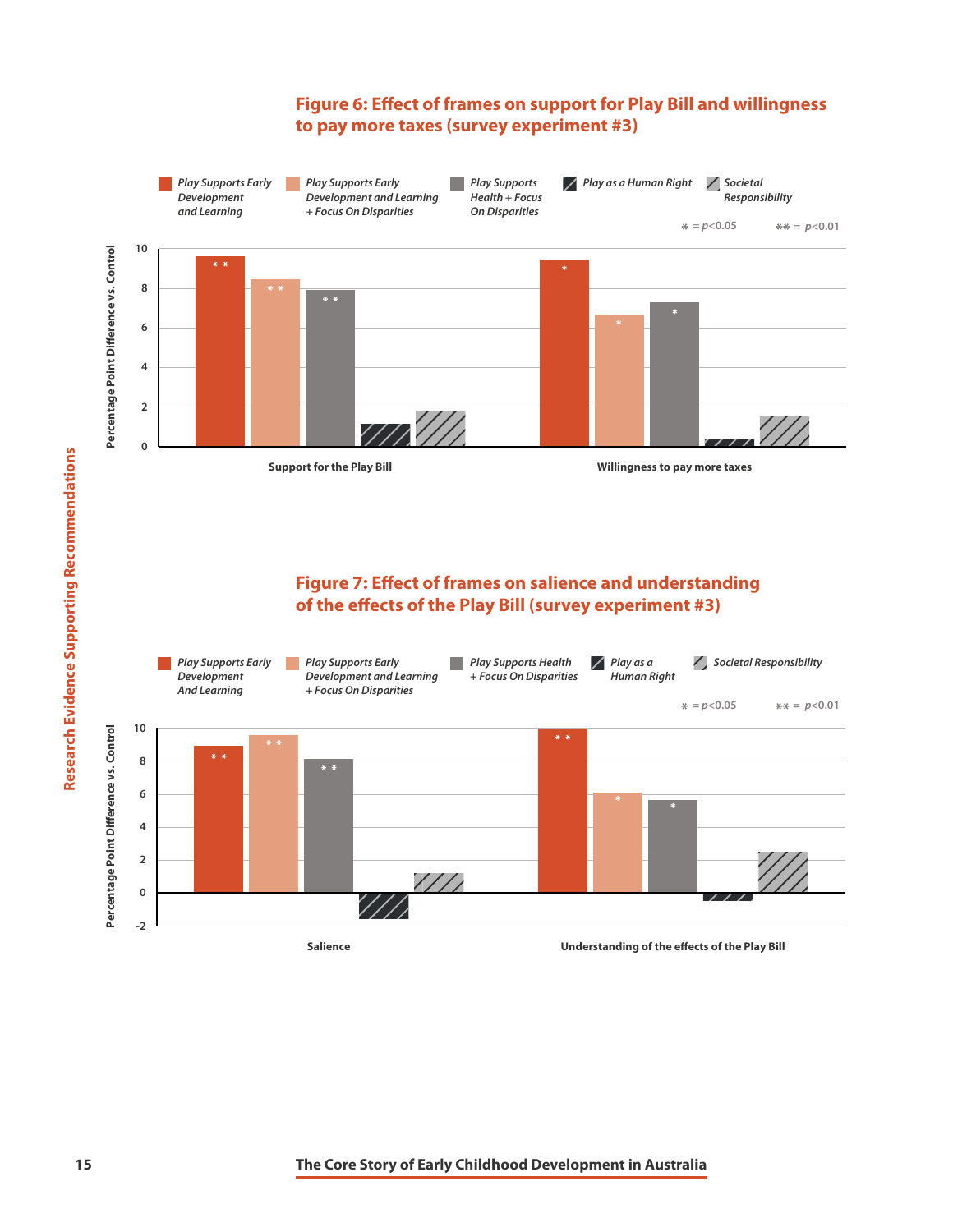#### **Figure 8: Effect of frames on collective efficacy and collective responsibility (survey experiment #3)**



#### **Recommendation #4. Show how concrete solutions solve the problem of lack of fair access to play.**

In on-the-street interviews, we tested a series of metaphors to explain why play needs structural support in Australia (*Play as Energy*, *Play as Fertile Soil*, *Play as Water*, *Play as Goldmine*, *Play as Ingredient*).

In peer-discourse sessions, we tested three examples of different types of play that explained the benefits of play for early childhood development: *Structured Play*, *Imaginative Play*, and *Free Play*.

While all of these messages – in OTS and in PDS – hinted at the need for solutions to be carried out at the structural level, they did not provide a clear, concrete list of what these solutions could look like and how they would work.

**16 16 Collective efficially** (Item:<br> **16 Collective responsibility (Item:**<br> **16 Decommendation #4. Show how concrete solution**<br> **16 In on-the-strett interviews, we tested a series of metaphors to<br>
play and Water** Across these methods, we found that people generally struggled to think of concrete, structural solutions to better support play in Australia. They either focused on dialing up the "fun" for children generally or offered vague suggestions (for example, give children a bag of dress-ups and let them have fun in the backyard; give money to community centres). In the absence of concrete, easily recognisable solutions to increase access to play, participants filled in the blanks with their assumptions that play is natural and child-led and reasoned that it's not necessary to invest in play or to take systemic steps to support it.

From these findings, we concluded that there is a clear need for future communications to be explicit about what effective solutions would look like and explain how they would work.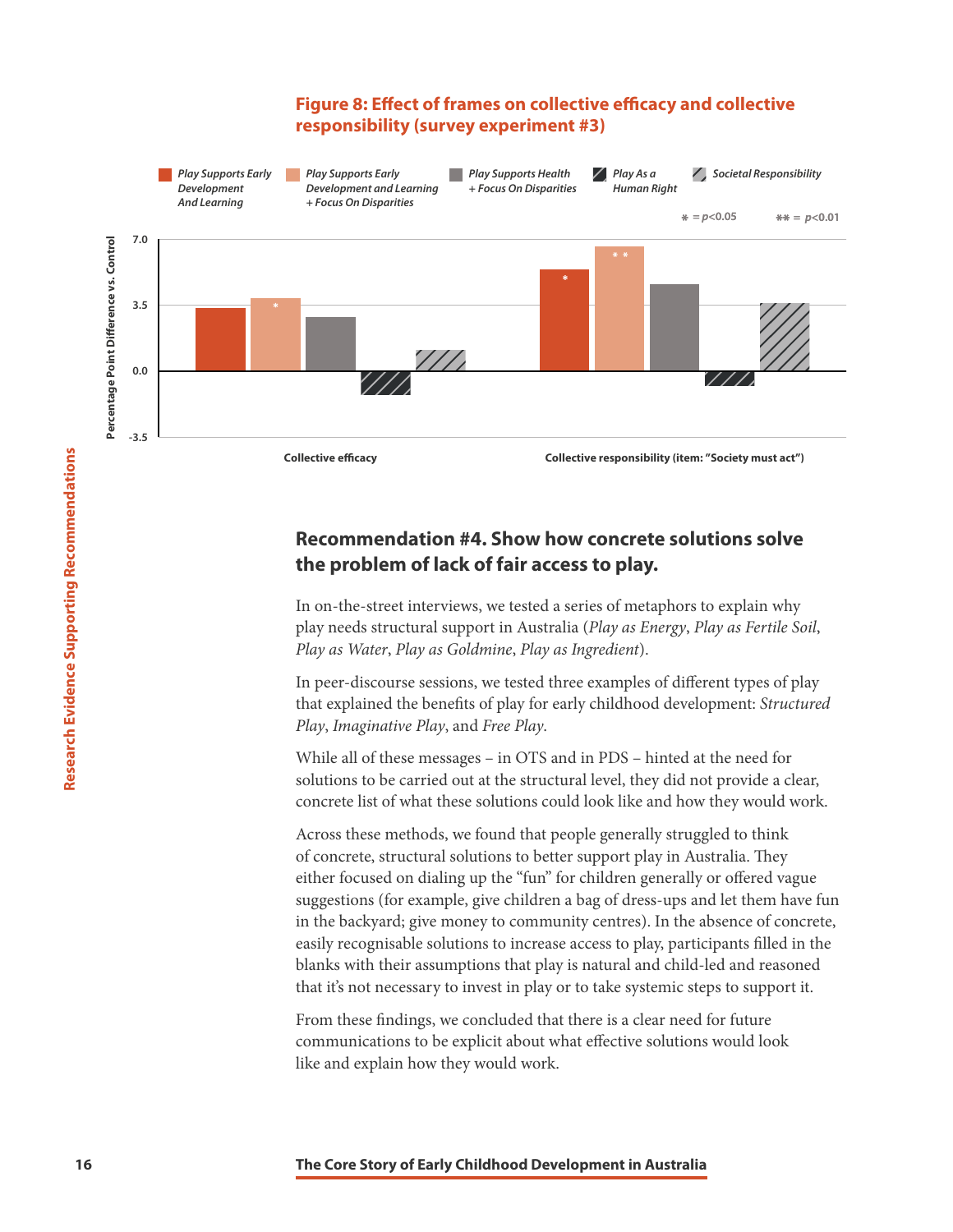#### **Recommendation #5. When talking about different types of play, use concrete, everyday language.**

In the Play activity from peer-discourse sessions, we found that participants gravitated towards the examples that resonated with their existing beliefs and assumptions about play (as natural and child-led). They interpreted all three messages through the lens of their default cultural models of play. As a result, these messages did not shift thinking in productive ways.

It became apparent in these sessions that the scientific taxonomy of play these three examples were drawing on was too abstract and therefore not useful in shifting people's thinking. People couldn't quite picture what was meant by "structured", "free" or "imaginative" and, as a consequence, they relied on their existing models of play and childhood to interpret the messages (free = useless; imaginative = fun; structured = lecture). Given these findings, it is clear that, to avoid misinterpretation, communicators need to use concrete and accessible language to explain what different types of play involve.

#### **Recommendation #6. Show that adults can be active participants in play.**

In on-the-street interviews and peer-discourse sessions, we found that people struggled to see how adults could have an active role in children's play (beyond simply keeping kids safe) without "taking the fun out of it".

**17 17 IP: Core Core Story of Early Childhood Development in Australia <b>The Core Story of Early Childhood Development in Australia Childhood Supportions 17 Core Story of Early (beyond simply keeping kids safe) wi** In discussions of the *Structured Play* example from peer-discourse sessions, for instance, participants were unclear and ambivalent about the role of adults. On the one hand, the example helped participants see the role that teachers and other caregivers outside the home could have. On the other hand, they were unclear as to what that role would entail besides supervision or provision of toys. The message also ran counter to people's default model of play as child-led and led to significant pushback. People thought that, if adults played an active role in play, then what was described wasn't play, but rather traditional school learning. Discussions focused more on the content that could be learnt rather than the skills a child could develop.

Throughout our data, it became apparent that future communications need to create an understanding of how adults can be actively involved in play through the use of clear, concrete examples.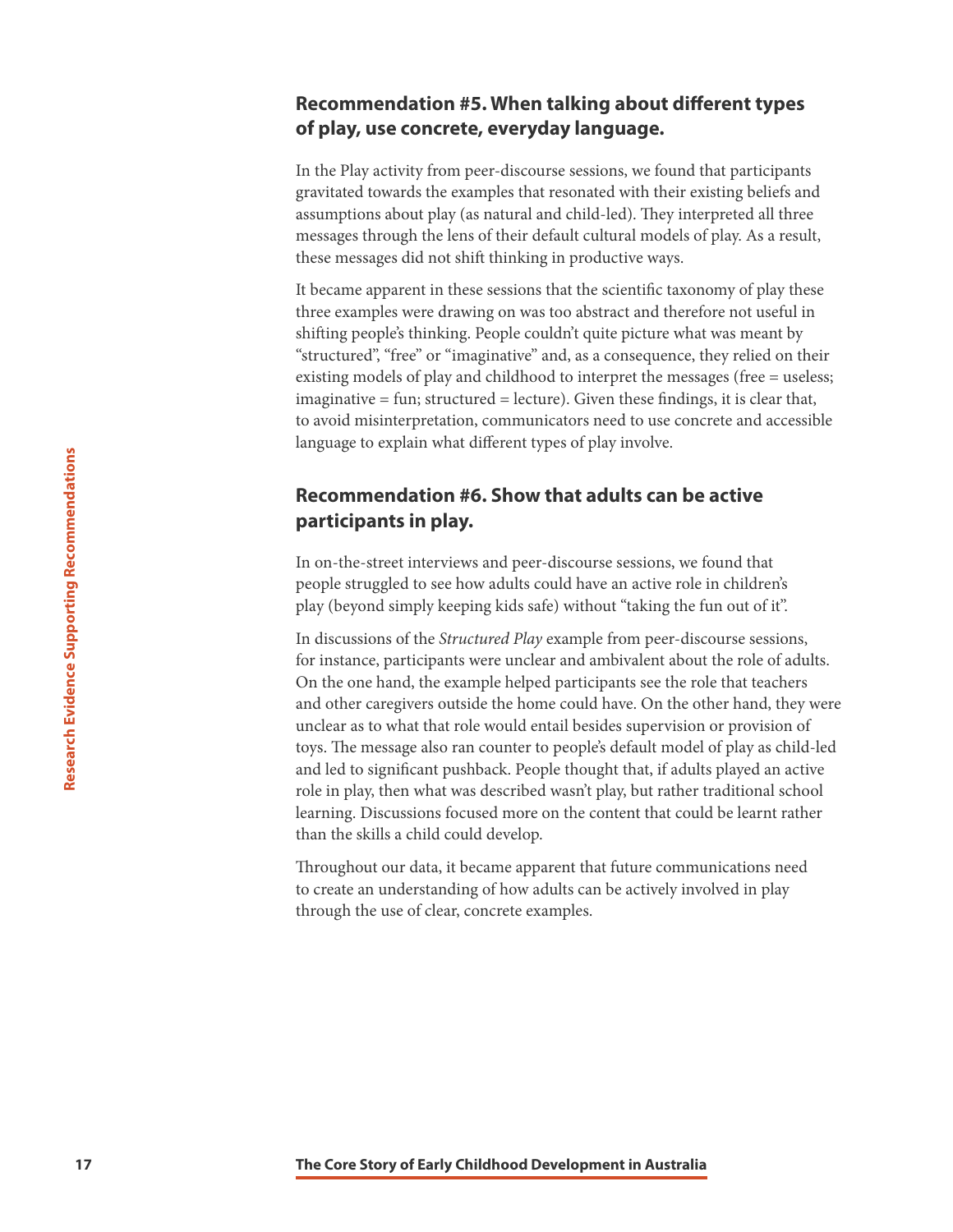#### 3. ADDING CHILD MENTAL HEALTH TO THE CORE STORY OF EARLY DEVELOPMENT

#### **Recommendation #3. Frame child mental health as a means to healthy development, not an end in itself.**

In peer-discourse sessions, we tested the hypothesis that the strategies that proved most efficient for early childhood development in general and for Play in the survey experiments could also foster productive thinking about child mental health. To that end, we tested two ways of framing child mental health: (1) *Child Mental Health is Important* (that is, it is an end in itself); (2) *Child Mental Health is "About" Early Development* (that is, it is a means to support early development, not an end in itself).

**18 as way to see and discuss why it would make sense to locus on child<br>as early is easy to ensure that "they can development and saw coping mechanisms associated with m<br>as way to ensure that "they can develop well becau** We found that framing child mental health as a way to support good early development made the issue more salient for participants. People were able to see and discuss why it would make sense to focus on child mental health as early as possible. People agreed that stress can get in the way of early development and saw coping mechanisms associated with mental health as ways to ensure that "they can develop well because nothing stands in the way". A few participants also expanded on the initial message and talked about child mental health as a way to build good overall health throughout life. This message also read as positive and proactive, and pre-empted discussions of mental health "issues" and the assumption that there might be something "wrong" with children if they need support for mental health.

By contrast, we found that, because people do not have a strong sense of what child mental health is, focusing on its intrinsic value is not an effective way to shift thinking. On the contrary, the *Child Mental Health is Important*  frame strengthened unproductive ways of thinking about child mental health. It led to the most pushback from participants, who responded to the message by suggesting that: (1) young kids don't have mental health; (2) a focus on mental health will lead to an overmedicalisation of childhood.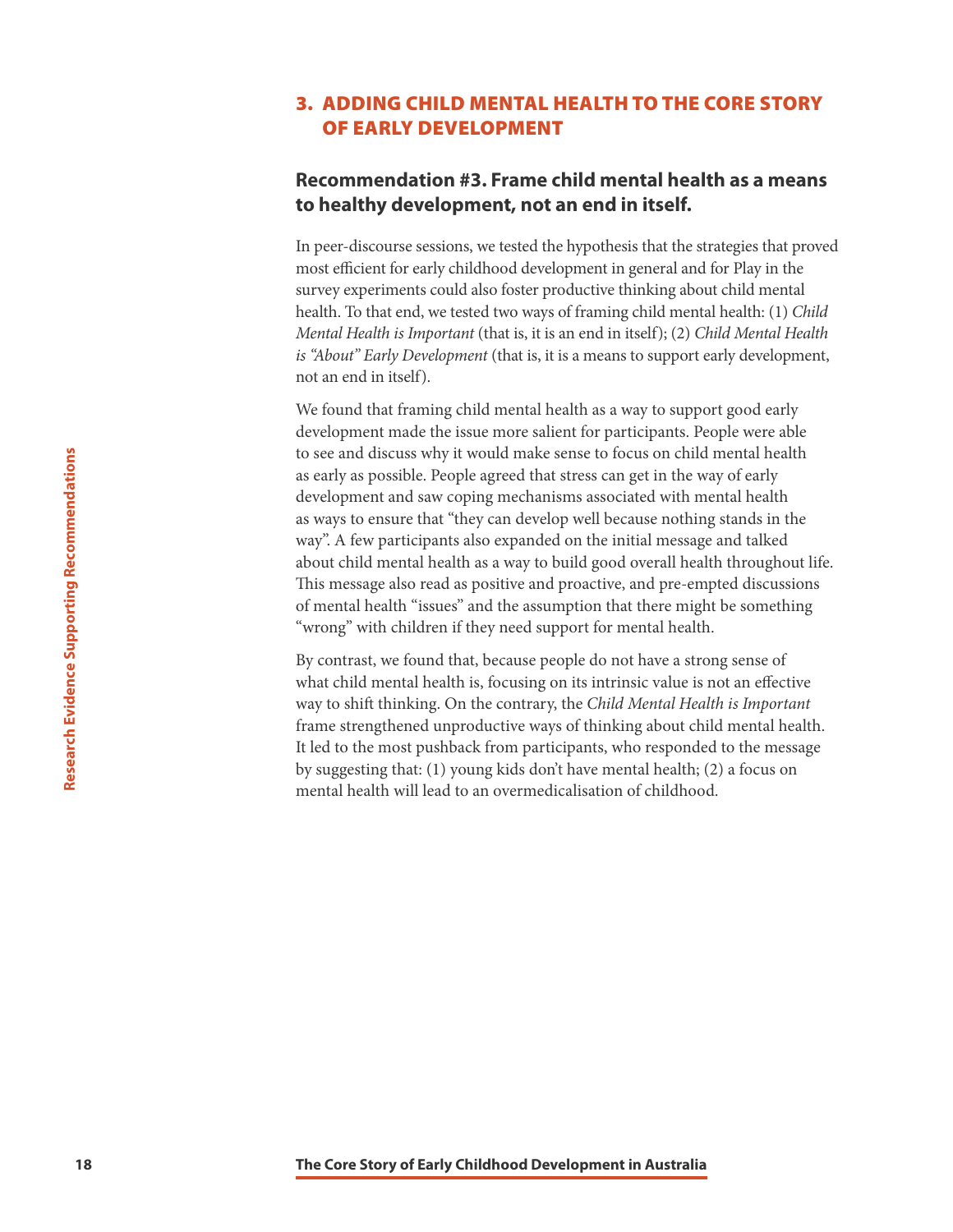**Recommendations #4, 5 and 6:**

- **• Define child mental health in terms of functioning and resilience.**
- **• Explain how environments, experiences, genetics and skills all shape mental health in the early years.**
- **• Emphasise** *positive* **child mental health don't just focus on "issues".**

#### **+ "Why scientific and expert language about child mental health backfires."**

On-the-street interviews and peer-discourse sessions confirmed our findings from **[the first phase of research for this project](https://www.frameworksinstitute.org/assets/files/Australia/colab_mtgreport_2019.pdf)**. We found that participants approached all messages through a series of unproductive assumptions:

- *They equated mental health with mental health "issues".* In peer-discourse sessions, it was one of the most obvious reasons why people rejected the association between "mental health" and infants and young children, who were considered not "developed enough" to have such issues, and not able to remember trauma in the way that older children could.
- *They reasoned that mental health was primarily a "medical" issue.* This led to pushback against the overmedicalization of childhood.
- *They primarily focused on the role of parents in shaping young children's mental health*. As a result, participants tended to reason in terms of an "us vs. them" dichotomy ("those kids who are severely abused" versus "kids growing up in 'good' families"), instead of thinking in terms of a spectrum that includes all children.

**1992**<br> **1992 1992 1992 1992 1992 1993 1993 1993 1993 1993 1993 1993 1993 1993 1993 1993 1993 1993 1993 1993 1993 1993 1993 1993 1993 1993 1993 1993 1993 1993 199** In short, we found that people needed clearer, more positive definitions of what child mental health is and how it can best be supported. The *Levelness* and the *Outcomes Scales* explanatory metaphors, which were tested and recommended as part of a 2014 project on early childhood development in Australia, are two effective tools to move the dial in more helpful directions. For more evidence on why and how these two metaphors are effective to better define child mental health and the factors that shape it, see our 2014 **[Message Memo](http://frameworksinstitute.org/assets/files/Australia/au_mm.pdf)**.

#### **"Why only talking about 'emotions' backfires."**

The first set of messages on child mental health we tested in on-the-street interviews aimed at countering the widespread assumption that infants and very young babies are not fully human yet, and therefore only have a very basic emotional life. To that end, we developed a series of metaphors that focused primarily on infants and their emotions, without mentioning the concept of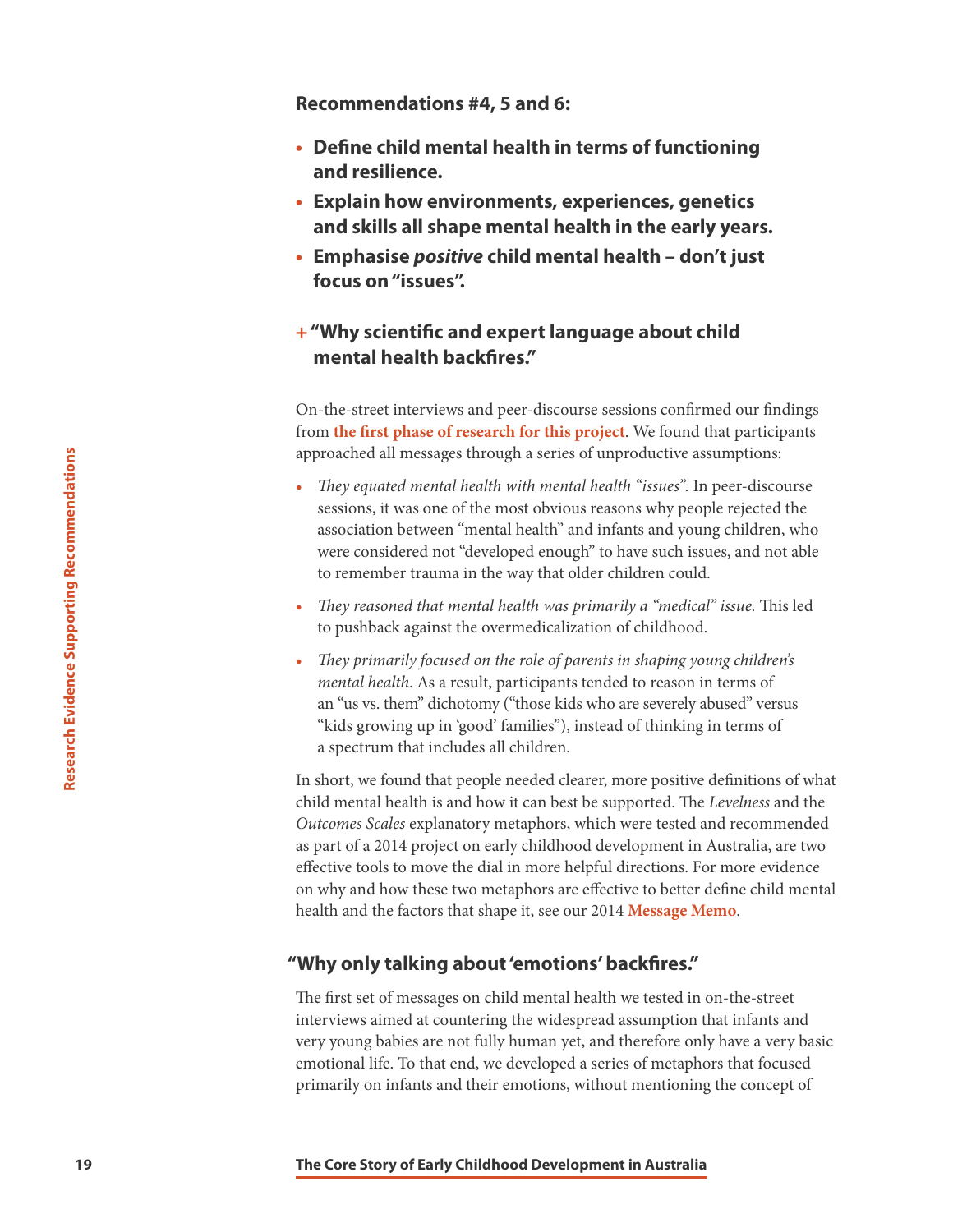mental health. We found that messages that are narrowly focused on children's "emotions" in the early years keep people stuck in these inaccurate and partial understandings of this issue. This led us to the conclusion that only focusing on emotions in communications about child mental health was a strategy to avoid.

#### **Recommendation #7. Show how back-and-forth interactions build skills and positive mental health from birth.**

In peer-discourse sessions, to counter the unhelpful assumption that infants and very young babies do not and cannot have mental health, we tested a message that relied on the *Serve-and-Return* metaphor as one concrete example of how mental health starts being built from birth.

This message led to productive discussions of child mental health and how it could be supported. The *Serve-and-Return* metaphor, by giving people a concrete example of how infants can start building good mental health from birth, inoculated against the idea that infants and young children don't have mental health. It led to productive discussions on the role of maternal health nurses in supporting new parents, and the need for counselling for younger children as well, especially in situations of adversity. Because the example of back-and-forth interactions gave a clear, active role to caregivers in the process of building good mental health, it also helped people think concretely about the need to support parents so they can support their children's mental health.

#### **Recommendation #8. Talk about a range of public policies and programs to prevent people from falling back on very limited ideas about what to do.**

**20 Example 12 The Core Story of The Core Story of the Core Story of the Core Story of the Core Supporting Rev parents, and the need for counseline children as well, especially in situations of adversity. Because beach** In peer-discourse sessions, we found that messages about child mental health still led people to primarily focus on parents' responsibility for building good mental health for their children. As one participant put it: "If a parent chooses to look at a child every time they goo and gah, then they do". As a result, even once they could see the need to better support child mental health in the early years, they thought that awareness and education campaigns targeting parents were the only effective way of achieving that.

We also found that a focus on back-and-forth interactions with infants sometimes fails to convey a sense of urgency about the issue. Some participants took it as something every parent should know already, which reinforced individualistic thinking about parental responsibility for child mental health. If every parent is already doing this, the thinking went, why should we care?

We concluded that one effective way to prevent these messages from backfiring was to place them within a broader context and explain how parents and children can be supported at a structural level. Providing people with specific examples of policies and programs gives them an alternative to their default focus on parents.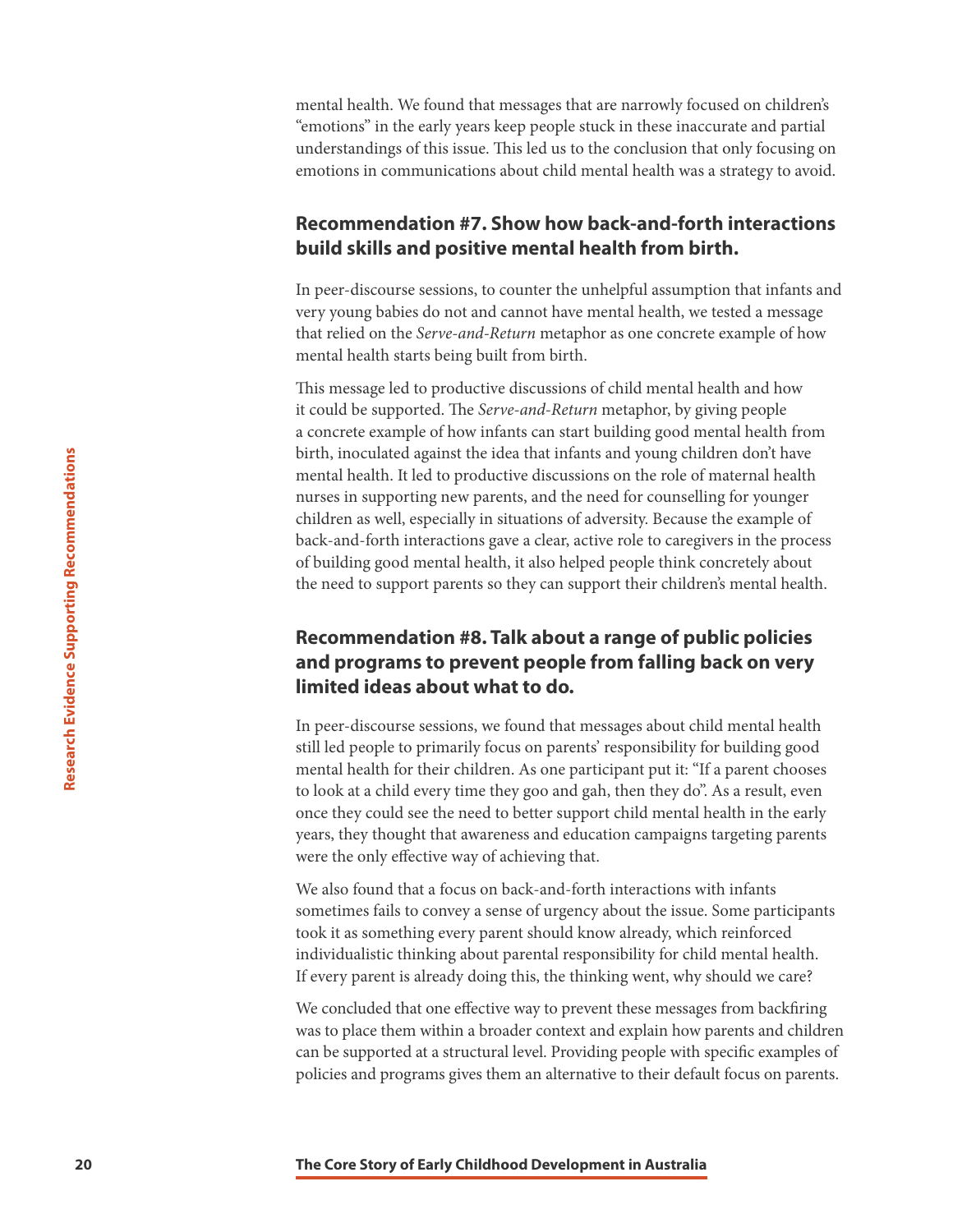#### 4. ADDING PRENATAL DEVELOPMENT TO THE CORE STORY OF EARLY DEVELOPMENT

#### **Recommendation #2. Pivot to prenatal development: make it clear that prenatal development sets kids up to thrive**

In peer-discourse sessions, we found that people see prenatal development and early childhood development as two distinct phenomena. They associate the early years after birth with learning, and prenatal development almost exclusively with physical growth and biological development. We also confirmed findings from the first phase of research for this project about the beliefs and assumptions people make about what happens before birth – notably, people focus on the threat posed by harmful substances like tobacco and alcohol, and place responsibility for prenatal development almost exclusively on women who are pregnant.

From this, we concluded that there is a need to create understanding of prenatal development as the foundation of early development. The way to do this is through health and wellbeing – an idea that is more easily relatable to people's biological view of prenatal development than the ideas of learning and skills building they currently associate with development in the early years.

#### **Recommendation #3. Emphasise society's responsibility for prenatal development to broaden thinking.**

#### **+ "Why an over-reliance on medical language backfires."**

Our main task regarding the issue of prenatal development was to prevent people from assuming that pregnant women bear all the responsibility and all the blame for what happens to their foetus and expand public thinking about the factors that influence prenatal development.

To do this, we tested four different messages*:*

- **221** development as the foundation of early development the wouldware three core Support (The Woodynamia Core Support and the search point of the core Support Childing they currently associate with development in the and • (1) *Circles of Influence*: "We all know that what happens in the womb shapes a foetus's development during pregnancy. But we need to recognise that the things that can affect pregnant women's lives – like health problems, financial difficulty and lack of community support – also shape the development of the foetus in important ways".
	- (2) *Navigating Waters*: "Expecting a child is like sailing. Things like health problems, financial difficulty and lack of community support are rough seas that are difficult for future mothers and parents to navigate, and that stress can affect children's development and lifelong health even before they are born".
	- (3) *Societal Responsibility for Unborn Children*: "Children come from society as much as they come from their mother's womb. The decisions we make as a society about access to health care, financial support for families, and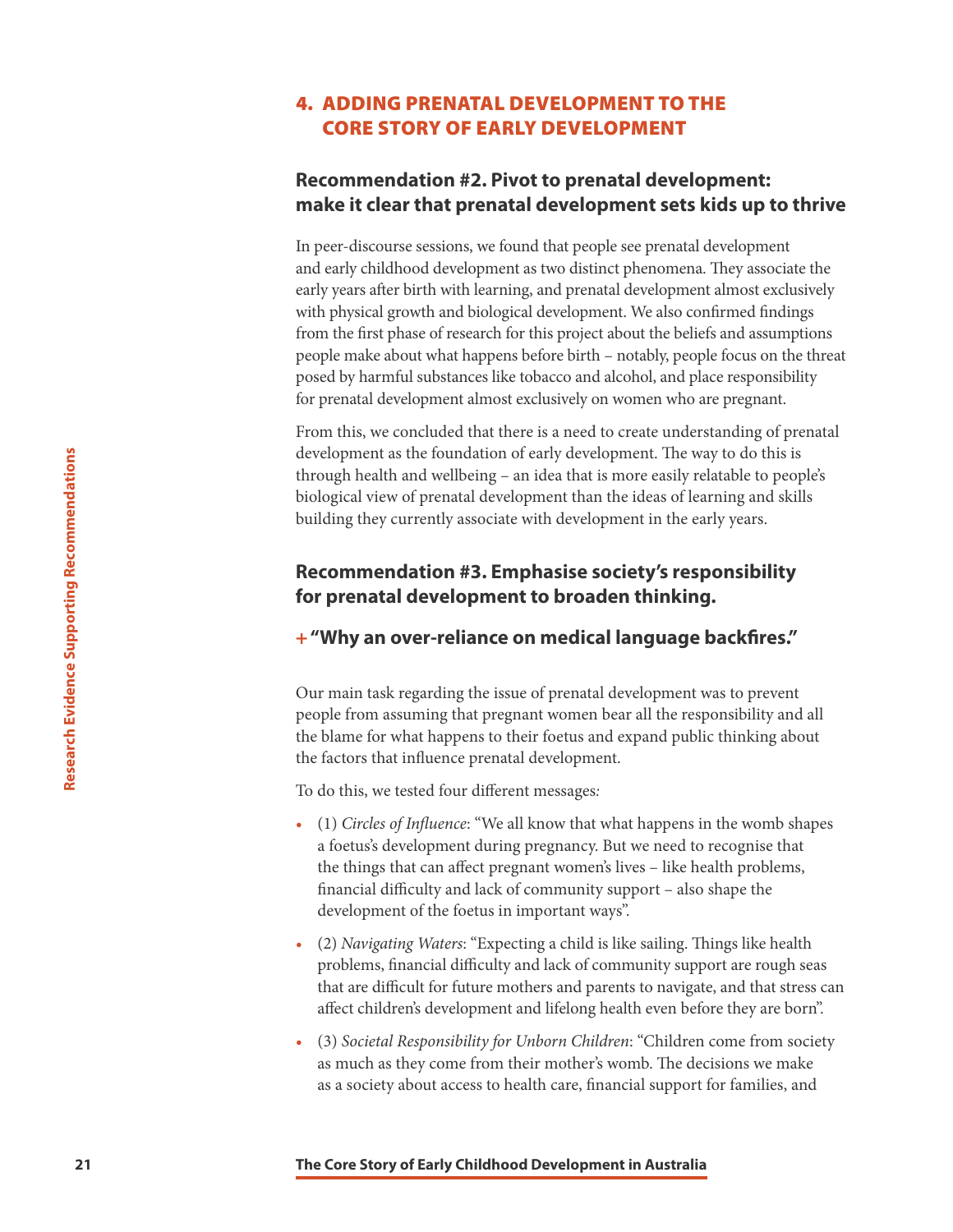community building can make pregnancy more difficult for future mothers and parents, and generate stress that will affect children's development and lifelong health even before they are born".

• (4) *It's Wrong to Blame Women + Responsibility for Pregnant Women*: "It is wrong to put all the responsibility of what happens during pregnancy on the women themselves. Our whole society actually plays an important role in it as well, as the decisions we make as a society about access to health care, financial support for families, and community building can make pregnancy a more challenging time and generate a lot of stress for expecting mothers and parents".

We found that message #3, which was the most explicit about society's responsibility in prenatal development, was the most effective. It helped participants think more expansively about what "society" means in the context of prenatal development. As one participant put it: "It is incumbent on everybody to make the right decisions, be informed. Things count at the ballot box or whatever. It's putting responsibility directly on society". When articulated clearly, the idea became "sticky" for the rest of the group, who found it easier to visualise and understand than the other three messages.

**22 Example 12 The Core Story of The Farly Childhood Person (at the group, who found by and the messages that focused on explaining influences only (1 and 2) as the messages that focused on explaining influences only (** Messages that focused on explaining influences only (1 and 2) were not as effective as the messages that focused on explicitly identifying responsibility for prenatal development (3 and 4). We found that participants struggled to connect influences on prenatal development to responsibility for prenatal development, even when they were not opposed to the idea that responsibility could be shared between different actors. As a result, when people received these messages explaining influences, they toggled back to their default assumptions and either put all the responsibility on the pregnant woman or took a medicalised approach to pregnancy and defined "society" as doctors, nurses, midwives and doulas. Some participants resorted to the "it takes a village" trope as a polite but largely empty gesture towards extended responsibility without identifying any actors or solutions.

Messages that led with an unproductive belief (1 and 4) reinforced that belief. This made it hard for people to move away from default, unproductive ways of thinking. For instance, message #4 (*It's Wrong to Blame Women + Responsibility for Pregnant Women)* reinforced default beliefs about a woman's responsibility for good prenatal development. Vague acknowledgments of shared responsibility (for example, "it takes a village") were immediately followed by more detailed arguments about a woman's responsibility (for example, "if you can't support a child, then I'd say you shouldn't get pregnant").

We also found that the *Navigating Waters* metaphor (message #2) did not lead to productive thinking about pregnancy (nine months only) the way it does for parenting more generally (the job of a lifetime).<sup>2</sup>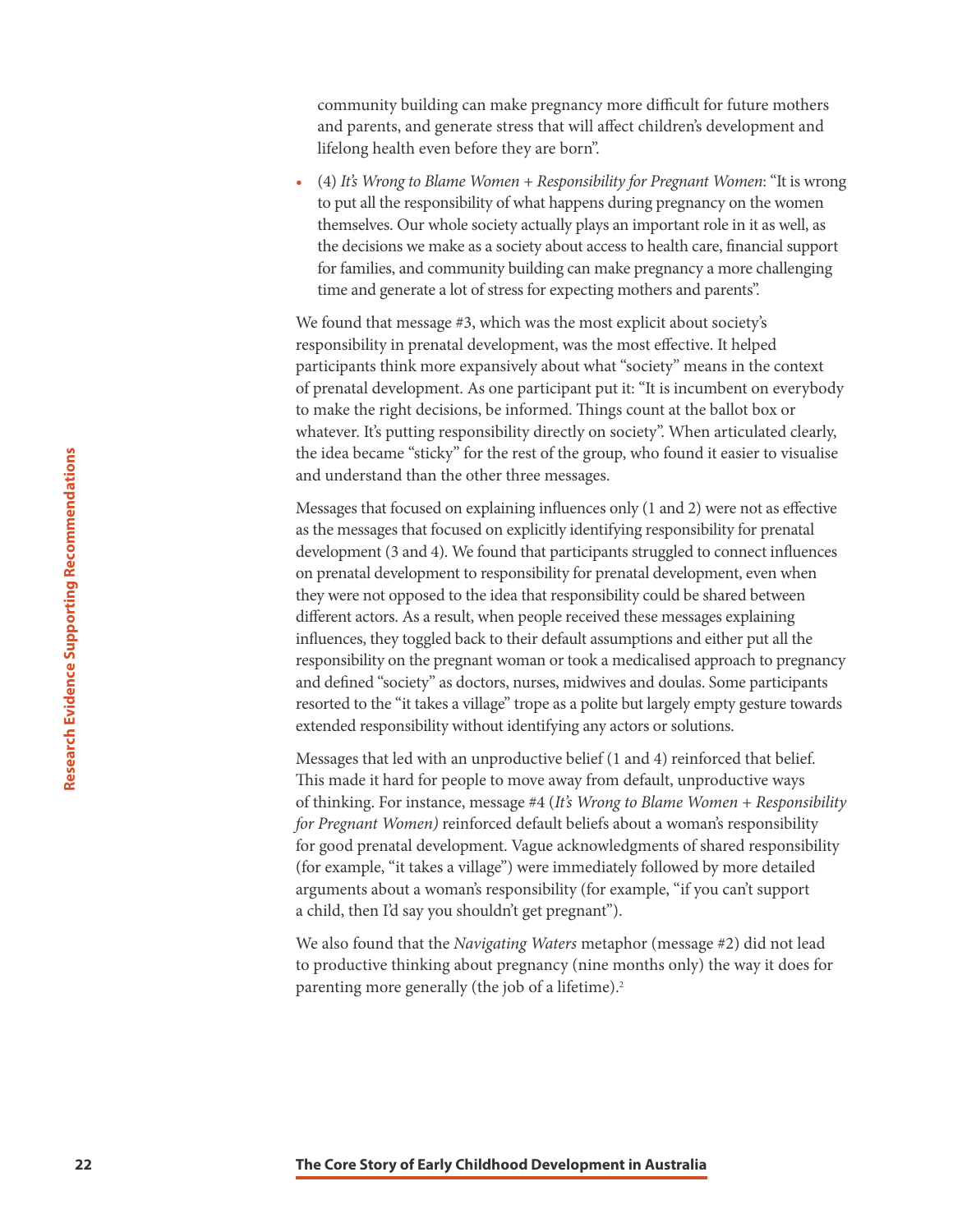#### **Recommendation #4. Offer concrete solutions that reinforce society's role.**

In peer-discourse sessions, we found that participants struggled to see what concrete effects structural factors could have on a foetus. This was true even when they weren't opposed to the idea that the woman is not the only one responsible for prenatal development. As a result, they had a hard time thinking about concrete measures that could better support prenatal development. Some people explicitly recognised that it was the absence of clear solutions that made them reluctant to get involved in the issue – rather than the issue itself (for example, "if it's too vague, nobody wants to help because nobody knows what to do").

We concluded from this that future communications needed to *create* a better sense of the role society could play and how it would work with concrete explanations of specific solutions.

#### **"Why talking about 'the first thousand days of life' backfires."**

As part of the peer-discourse sessions, we also asked participants about the phrase "the first thousand days of life" – whether they were familiar with it, and what they thought it meant.

**23**<br> **23 The Core Story of Eq. The Core Story of Eq. Story of the Core Story of Childhood. The phrase Supporting Recomment in Weight the phrase, and what they thought it meant.<br>
We found that prople were not familiar wi** We found that people were not familiar with the phrase, and often didn't think it included prenatal development. We also found that whether or not people understood that this period is meant to start at conception, a focus on the first thousand days triggered fatalistic thinking about children's wellbeing later in childhood. The message led people to think that, once those thousand days are over, there is not much more that can be done to change course.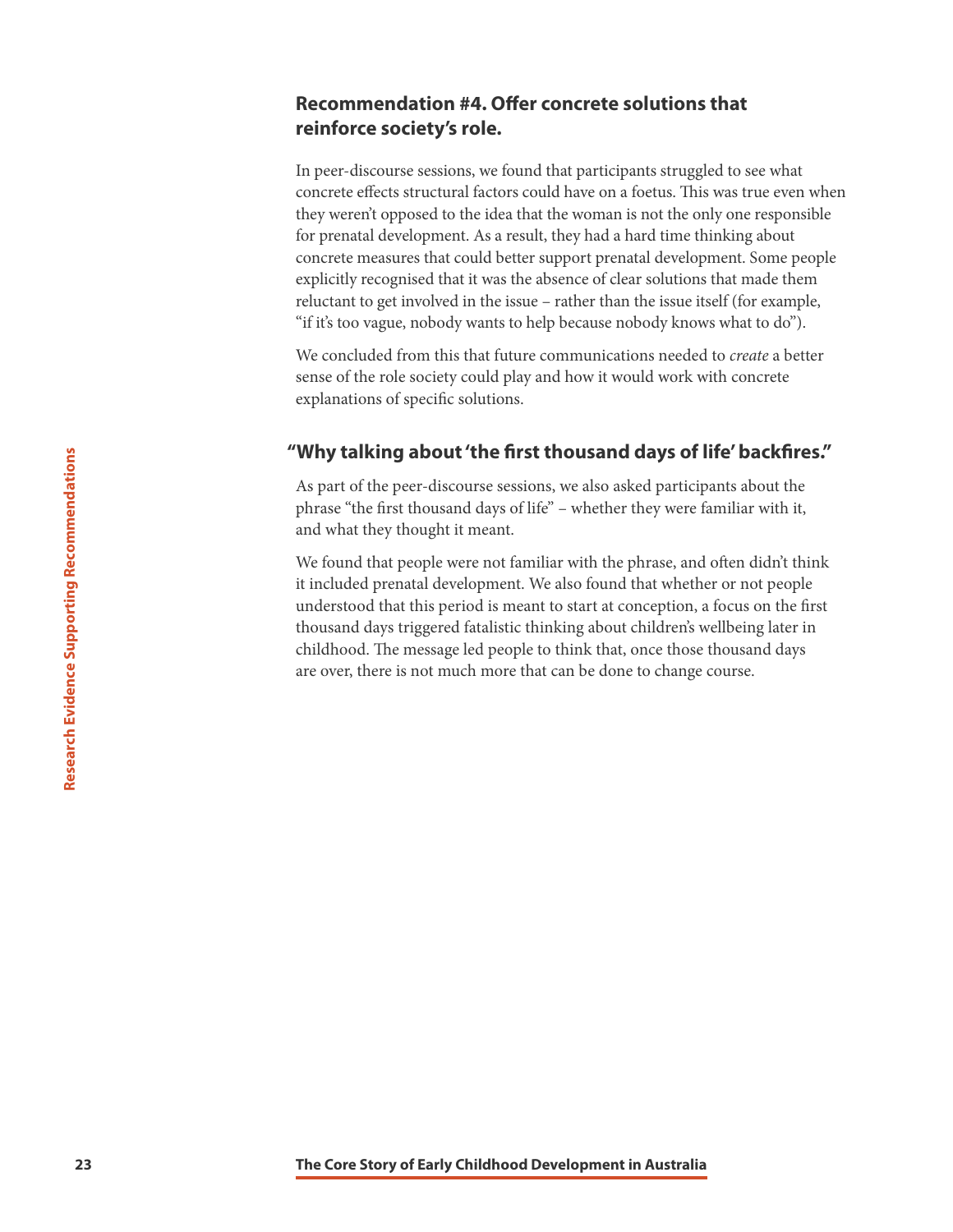### <span id="page-24-0"></span>**Appendix A: On-the-Street Interviews**

#### SAMPLE QUESTIONS AND FRAMES

We tested 13 metaphors in total.

- For play, we tested the following five metaphors: *Play as Energy*; *Play as Fertile Soil*; *Play as Water*; *Play as Goldmine*; *Play as Ingredient*.
- For child mental health, we tested the following eight mental team of *Prism; Imatons as Light, Language as Nmplifier, Language A: On-the-Street Interviews A: On-the-Street Interviews <i>Amplifier, Language as Amplifier, Lan* • For child mental health, we tested the following eight metaphors: *Emotions as Light, Language as Window; Emotions as Light, Language as Prism; Emotions as Music, Language as Amplifier; Language as Tool; Language as Milestone; Emotional and Mental Health as a Journey; Emotional and Mental Health as a Construction; Emotional and Mental Health as a Story.*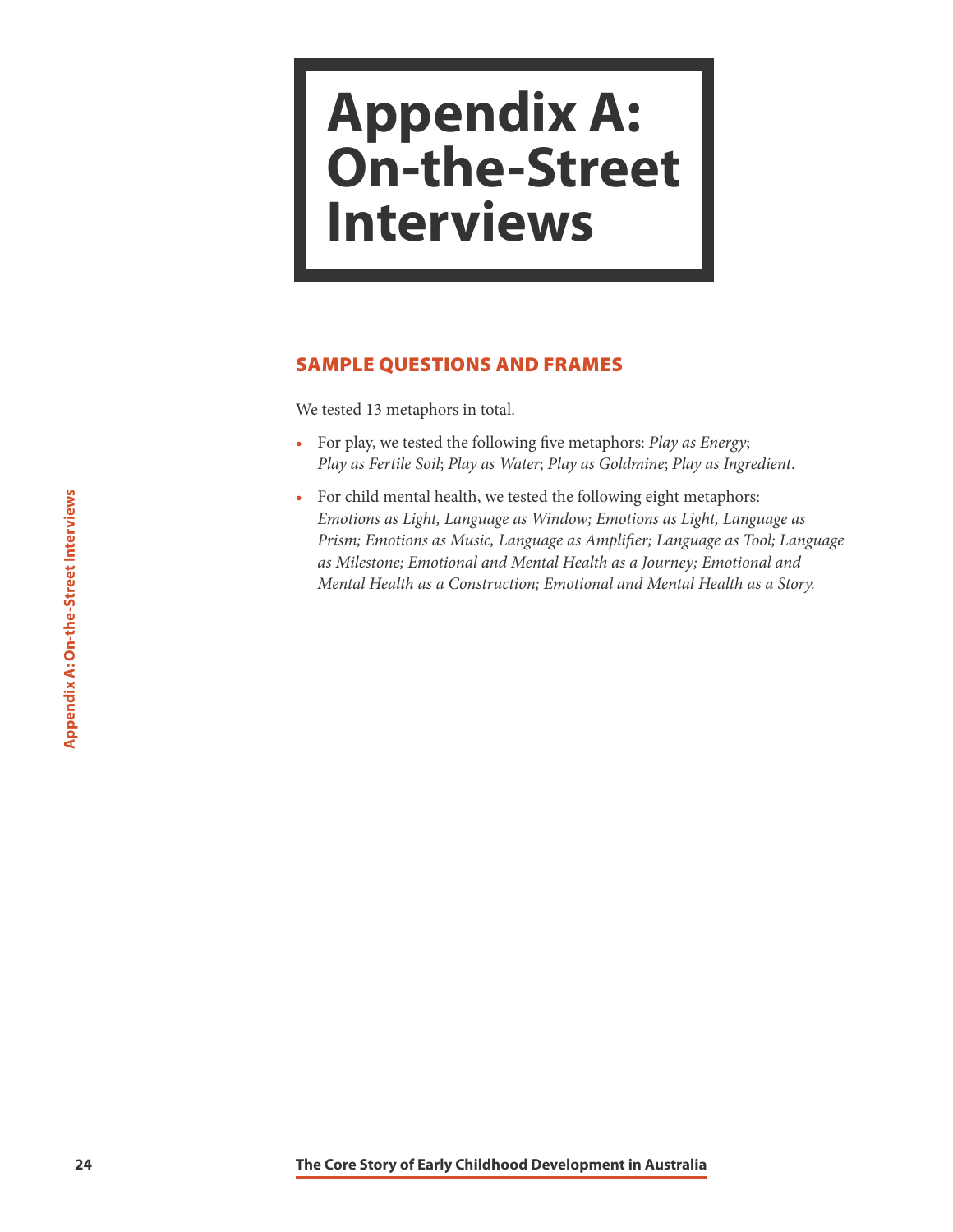#### **Sample Questions and Candidate Frames Used In On-the-Street Interviews**

|                                             | Sample default<br>questions<br>(before exposure<br>to candidate frame) | Play<br>What comes to mind when you think about children and play?<br>What sorts of things influence whether and how children play?<br>Who's typically involved in play?<br>Child mental health<br>What comes to mind when you think about young children and emotions?<br>How about for infants and babies? Are emotions the same, or different?<br>What sorts of things would you say influence babies' and young children's<br>emotional development and mental health?                                                                                                                                                                                                                                                                                                                                                                                                                                                                                                                                                                                                                                                                                                                                                                                                                                                                                                                                                                                                                                                                                                                                                                                                                                                                                                                                                                                                                                                                                                                                                                                                                                                                                                                                                                                                       |
|---------------------------------------------|------------------------------------------------------------------------|----------------------------------------------------------------------------------------------------------------------------------------------------------------------------------------------------------------------------------------------------------------------------------------------------------------------------------------------------------------------------------------------------------------------------------------------------------------------------------------------------------------------------------------------------------------------------------------------------------------------------------------------------------------------------------------------------------------------------------------------------------------------------------------------------------------------------------------------------------------------------------------------------------------------------------------------------------------------------------------------------------------------------------------------------------------------------------------------------------------------------------------------------------------------------------------------------------------------------------------------------------------------------------------------------------------------------------------------------------------------------------------------------------------------------------------------------------------------------------------------------------------------------------------------------------------------------------------------------------------------------------------------------------------------------------------------------------------------------------------------------------------------------------------------------------------------------------------------------------------------------------------------------------------------------------------------------------------------------------------------------------------------------------------------------------------------------------------------------------------------------------------------------------------------------------------------------------------------------------------------------------------------------------|
| <b>Appendix A: On-the-Street Interviews</b> | <b>Sample questions about</b><br>candidate frames                      | Play / Child mental health<br>How did you understand this message? What is the main idea it's trying to get across?<br>Play<br>If you think about play in this way, what comes to mind about the sorts of things that<br>influence whether and how children play?<br>What does this metaphor suggest about the role of adults in play?<br>Child mental health<br>What does this metaphor say about really young children's emotional and mental health?<br>When you think about this image, what kinds of emotions come to mind?                                                                                                                                                                                                                                                                                                                                                                                                                                                                                                                                                                                                                                                                                                                                                                                                                                                                                                                                                                                                                                                                                                                                                                                                                                                                                                                                                                                                                                                                                                                                                                                                                                                                                                                                                 |
|                                             | Sample candidate<br>frames                                             | Play<br>Water. Play is like water that can flow into young children's lives. By building a system of water distribution,<br>we make sure that every family in Australia can tap into the water they need every day. In the same way,<br>we need to make sure that all children can tap into play by building more parks and libraries, by training<br>educators and child health professionals to use play in their work, and by making room for different types<br>of play in daycare and the classroom. With the right supports, play can flow into learning in school and<br>at home, and help children's wellbeing and development rise now and in the future. We need to help all<br>children tap into play in this country so that it can flow into their lives and sustain their development.<br>Child mental health<br>Language as Milestone. Children's emotional development is a journey that starts from birth, and<br>language is one of many milestones on that journey. Travellers have to cover a lot of distance, take in<br>many landscapes, and meet many people before they reach the first stop on their itinerary. In the same<br>way, children can feel and express deep emotions before they start using words. This is why we need<br>to help guide their inner journey from birth, by making sure children and families have the resources<br>and services they need to build positive relationships and emotional wellbeing.<br>Journey. Children's emotional and mental health is a journey that starts from birth. On a journey,<br>travellers rely on the support of many people to guide them and help them interpret new experiences<br>along the way. In the same way, from the moment they are born, young children rely on many positive<br>relationships in their lives to get the tools and guidance they need to manage intense emotions and<br>interpret the world around them. To help all Australian children get on the path of good emotional and<br>mental health from birth, we need to ensure that the adults in their lives have the time, the resources<br>and the supports they need to be reliable guides and interpreters on this journey, at home, but also<br>at daycare and school, at the doctor's, and in the community. |
| 25                                          |                                                                        | The Core Story of Early Childhood Development in Australia                                                                                                                                                                                                                                                                                                                                                                                                                                                                                                                                                                                                                                                                                                                                                                                                                                                                                                                                                                                                                                                                                                                                                                                                                                                                                                                                                                                                                                                                                                                                                                                                                                                                                                                                                                                                                                                                                                                                                                                                                                                                                                                                                                                                                       |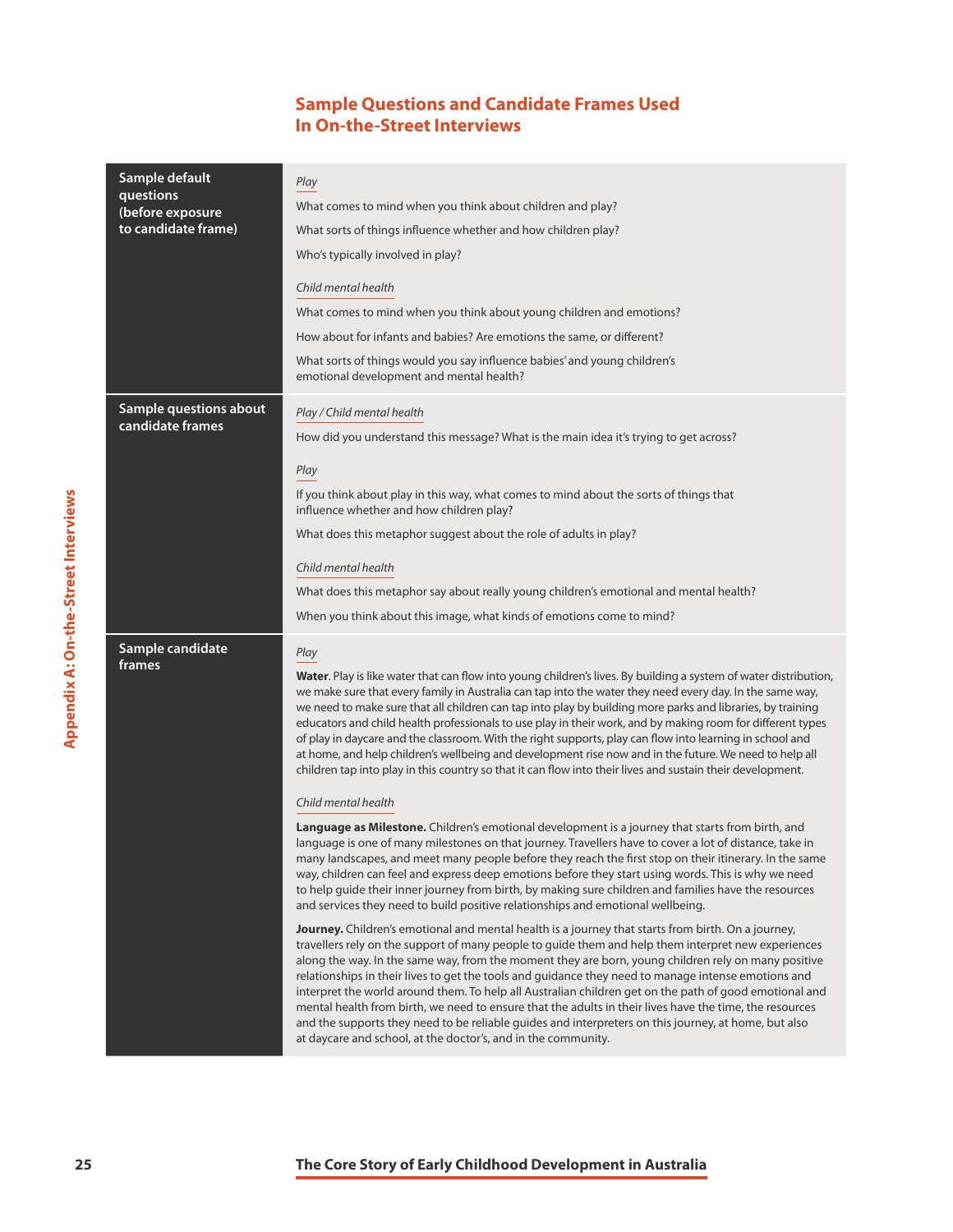### <span id="page-26-0"></span>**Appendix B: Survey Experiments**

### SAMPLE COMPOSITION, OUTCOME MEASURES, CANDIDATE FRAMES, AND SAMPLE TREATMENTS

#### **Demographic breakdown of participant sample across all three survey experiments**

| <b>Appendix B: Survey Experiments</b> | Demographic                                                   | % of sample<br>$(n = 7265)$ |
|---------------------------------------|---------------------------------------------------------------|-----------------------------|
|                                       | Age                                                           |                             |
|                                       | $18 - 29$                                                     | 14.5%                       |
|                                       | $30 - 44$                                                     | 27%                         |
|                                       | $45 - 59$                                                     | 31%                         |
|                                       | 60 and above                                                  | 27.5%                       |
|                                       | Sex                                                           |                             |
|                                       | Male                                                          | 43%                         |
|                                       | Female                                                        | 57%                         |
|                                       | Income                                                        |                             |
|                                       | Less than \$33,800                                            | 20.1%                       |
|                                       | \$33,801-\$64,999                                             | 25.5%                       |
|                                       | \$65,000-\$103,999                                            | 25.4%                       |
|                                       | \$104,000-\$181,999                                           | 21.7%                       |
|                                       | \$182,000 or more                                             | 7.3%                        |
|                                       | <b>Education</b>                                              |                             |
|                                       | Year 12 or lower                                              | 36.6%                       |
|                                       | Advanced diploma, diploma, Certificate IV, or Certificate III | 36.1%                       |
|                                       | Bachelor's degree level and above                             | 27.3%                       |
|                                       |                                                               |                             |
| 26                                    | The Core Story of Early Childhood Development in Australia    |                             |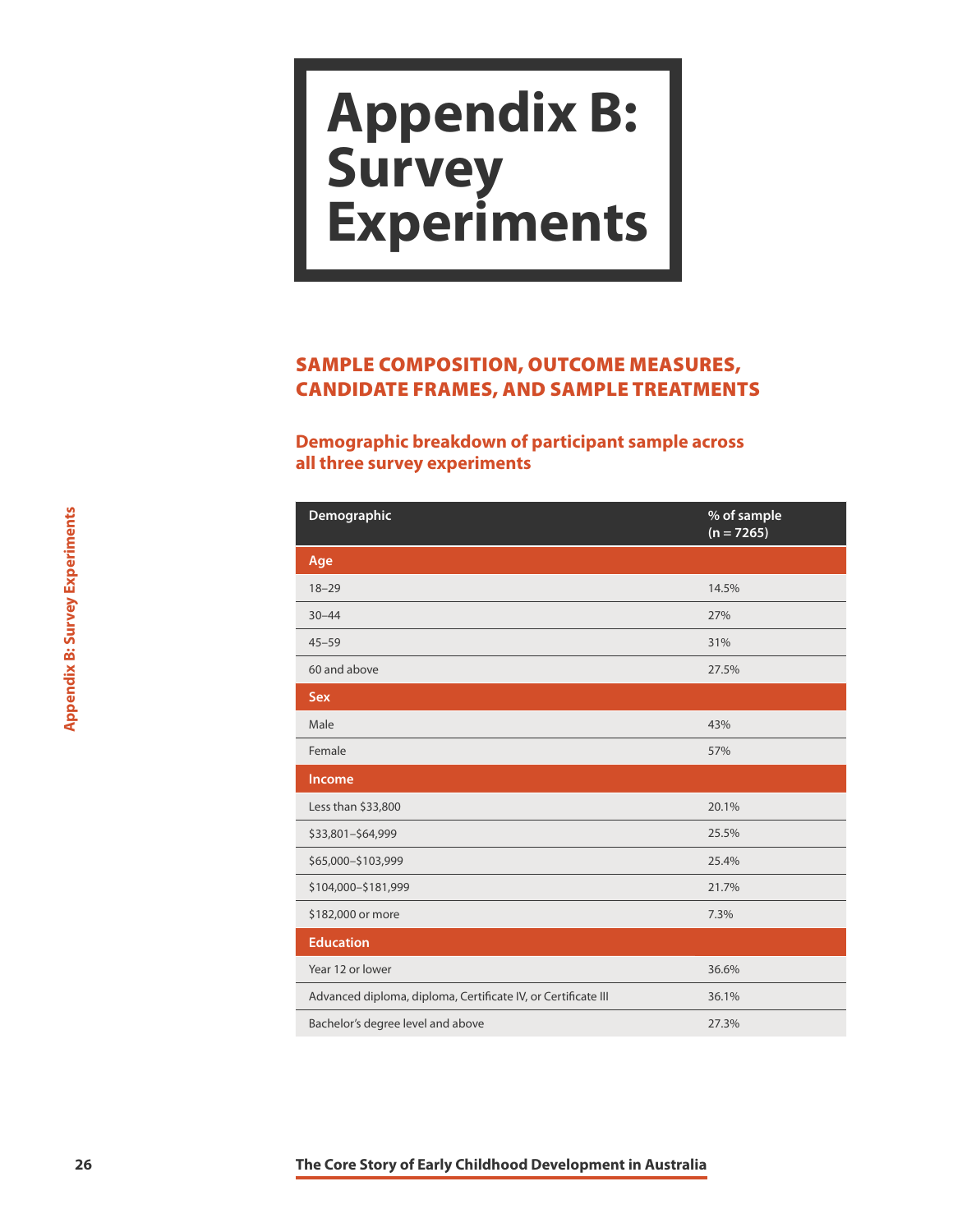| <b>Race and ethnicity</b>                                                 |       |
|---------------------------------------------------------------------------|-------|
| Identifies as being of Aboriginal or Torres Strait Islander origins       | 2.6%  |
| Doesn't identify as being of Aboriginal or Torres Strait Islander origins | 97.4% |
| <b>Party identification</b>                                               |       |
| <b>Australian Labor Party</b>                                             | 35.4% |
| Liberal Party of Australia                                                | 32.6% |
| Liberal National Party of Queensland                                      | 3.2%  |
| National Party of Australia                                               | 2.8%  |
| Australia Greens                                                          | 10.8% |
| Other parties                                                             | 15.2% |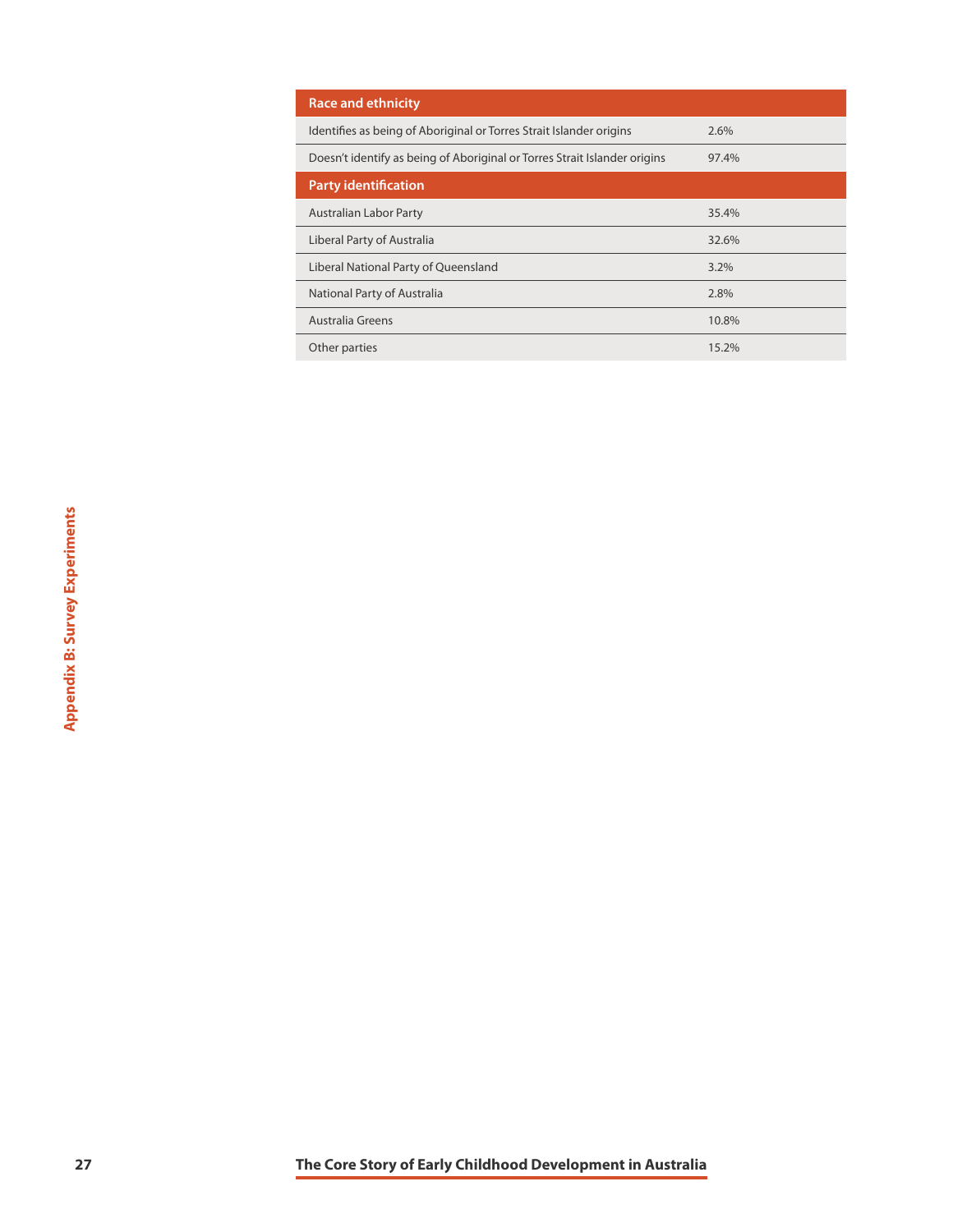#### **Survey Experiments #1, 2 and 3**

|                                | <b>Scales</b>                                      | <b>Sample questions</b>                                                                                                                                                                                                                                                                                                                                                                      |
|--------------------------------|----------------------------------------------------|----------------------------------------------------------------------------------------------------------------------------------------------------------------------------------------------------------------------------------------------------------------------------------------------------------------------------------------------------------------------------------------------|
|                                | <b>Attitudes towards the Bill</b>                  | How much do you favour or oppose the Bill? ['Strongly oppose'; 'Oppose'; 'Somewhat oppose';<br>'Neither favour nor oppose'; 'Somewhat favour'; 'Favour'; 'Strongly favour']                                                                                                                                                                                                                  |
|                                | <b>Understanding</b><br>of the effects of the Bill | How big an effect do you think the Bill would have on children's health and development in Australia?<br>[No effect'; 'A small effect'; 'A moderate effect'; 'A large effect'; 'A very large effect']                                                                                                                                                                                        |
|                                | <b>Specific policy support</b>                     | How much do you favour or oppose each of the different parts of the [pipe in name from assigned<br>treatment] Bill? ['Strongly oppose'; 'Oppose'; 'Somewhat oppose'; 'Neither favour nor oppose'; 'Somewhat<br>favour'; 'Favour'; 'Strongly favour']                                                                                                                                         |
|                                | <b>Salience of the Bill</b>                        | We are interested in how you would rank the [pipe in name used in treatments] Bill compared to other<br>things the government could do with \$50 billion. Please rank the [pipe in name used in treatments]<br>initiative relative to the following priorities. Order them from best use of government funds at the top,<br>to worst use of funds at the bottom. [randomise order of issues] |
|                                |                                                    | a. Invest in the [pipe in name used in treatments] Bill                                                                                                                                                                                                                                                                                                                                      |
|                                |                                                    | b. Invest in better infrastructure (roads, public transport)                                                                                                                                                                                                                                                                                                                                 |
|                                |                                                    | c. Invest in green and sustainable energies                                                                                                                                                                                                                                                                                                                                                  |
|                                |                                                    | d. Fund national security and prevention of terrorism                                                                                                                                                                                                                                                                                                                                        |
|                                |                                                    | e. Cut taxes for low- and middle-income people                                                                                                                                                                                                                                                                                                                                               |
|                                |                                                    | f. Invest more in immigration control                                                                                                                                                                                                                                                                                                                                                        |
|                                |                                                    | g. Invest more in higher education                                                                                                                                                                                                                                                                                                                                                           |
| Appendix B: Survey Experiments | <b>Understanding of</b><br>influences on play      | In Australia, when young children from 0 to 5 years old don't regularly engage in play, why do you think<br>that is? For each of the following possible explanations, please indicate how big of a role you think it plays.                                                                                                                                                                  |
|                                |                                                    | When young children from 0 to 5 years old don't engage in play, it is [5-point Likert scale: 'No role at all;<br>'A very small role'; 'A moderate role'; 'A large role'; 'A very large role']                                                                                                                                                                                                |
|                                |                                                    | [*Randomise the order of statements]                                                                                                                                                                                                                                                                                                                                                         |
|                                |                                                    | 1. Because their parents care too much about money or their careers and don't take the time                                                                                                                                                                                                                                                                                                  |
|                                |                                                    | 2. Because they are just lazy                                                                                                                                                                                                                                                                                                                                                                |
|                                |                                                    | 3. Because their parents don't realise how important play is                                                                                                                                                                                                                                                                                                                                 |
|                                |                                                    | 4. Because they and their parents spend too much time in front of phones and tablets                                                                                                                                                                                                                                                                                                         |
|                                |                                                    | 5. Because their families don't have enough financial resources                                                                                                                                                                                                                                                                                                                              |
|                                |                                                    | 6. Because educators and child health professionals often don't use play in their work                                                                                                                                                                                                                                                                                                       |
|                                |                                                    | 7. Because there aren't enough safe, dedicated spaces for them to play with other children<br>in their community                                                                                                                                                                                                                                                                             |
|                                | <b>Collective efficacy</b><br>("We can fix this")  | How optimistic or pessimistic do you feel that we, as a society, can take steps to better support<br>children's early development (from 0 to 5 years old)? [7-point Likert scale: 'Extremely pessimistic';<br>'Pessimistic'; 'Somewhat pessimistic'; 'Neither optimistic nor pessimistic'; 'Somewhat optimistic'; 'Optimistic';<br>'Extremely optimistic']                                   |
|                                | <b>Collective responsibility</b><br>to act         | In your view, how much of an obligation does our society have to better support children's early<br>development (from 0 to 5 years old) in this country? [7-point Likert scale: 'No obligation at all';<br>'A very small obligation; 'A small obligation'; 'A moderate obligation'; 'A large obligation';<br>'A very large obligation'; 'An extremely large obligation']                     |
|                                |                                                    |                                                                                                                                                                                                                                                                                                                                                                                              |
| 28                             |                                                    | The Core Story of Early Childhood Development in Australia                                                                                                                                                                                                                                                                                                                                   |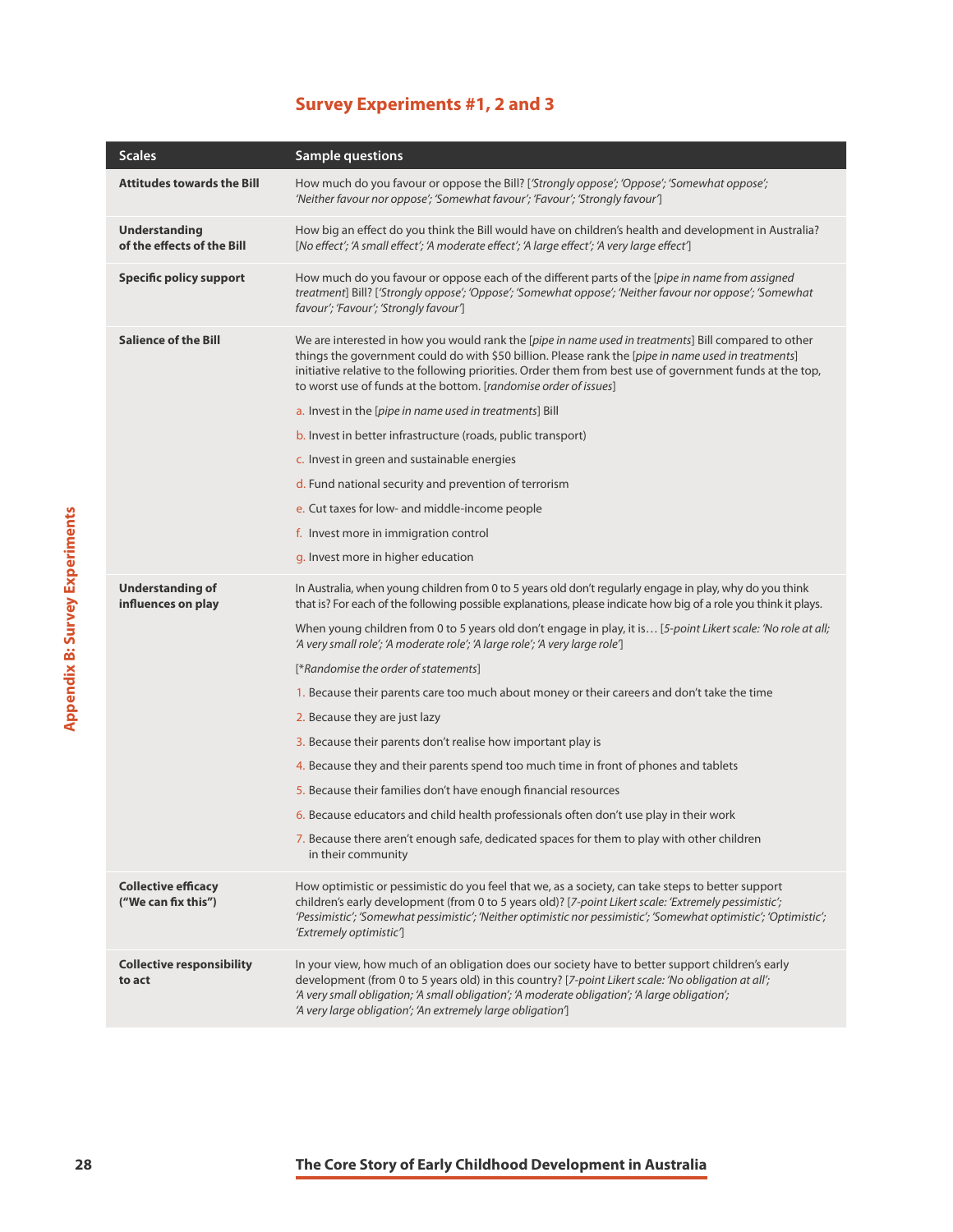#### **Text of Fictional Legislation Discussed in Survey Experiments #1, 2 and 3**

| Name of the Bill                                  | <b>Text of the Bill</b>                                                                                                                                                                                                                                                                                                                                                                                                                                                                                                                                                                                                                                                       |
|---------------------------------------------------|-------------------------------------------------------------------------------------------------------------------------------------------------------------------------------------------------------------------------------------------------------------------------------------------------------------------------------------------------------------------------------------------------------------------------------------------------------------------------------------------------------------------------------------------------------------------------------------------------------------------------------------------------------------------------------|
| <b>Early Childhood</b><br><b>Development Bill</b> | The Early Childhood Development Bill would invest \$50 billion over 10 years to support children's<br>development from ages 0 to 5. If passed, the government would: cover 85 percent of child care costs<br>for all parents; train every child care and early education professional to provide care that supports<br>cognitive, social and emotional development from birth; build an additional playground and library<br>in every disadvantaged neighbourhood in the country; and provide culturally-sensitive, high-quality<br>child health and early education services to all disadvantaged families, including Aboriginal Australians<br>and Torres Strait Islanders. |
| <b>Focus on Play Bill</b>                         | The Focus on Play Bill would invest \$50 billion over 10 years to support play for children from<br>ages 0 to 5. The Bill would reduce class sizes in child care and preschool. It would require all educators<br>and child health practitioners to be trained to use play in their work. In addition, the Bill would fund<br>the construction of an additional playground and library in every disadvantaged neighbourhood in<br>the country. Finally, it would require all social housing to include safe, shared spaces for families to play.                                                                                                                              |

#### **List of Candidate Frames Tested In Survey Experiments #1, 2 and 3**

Survey experiment #1 tested 11 message treatments:

- **Six issue frames or "this issue is about…" frames** (*Health*; *Health and Disparities*; *Economy*; *Economy and Disparities*; *Democracy*; *Democracy and Disparities*)
- **Two metonymic or "entry point" frames** (*Play as entry point for early childhood development*; *Early Education and Care as entry point for early childhood development*)
- **Three temporal frames** (*Focus on Innovations*; *Focus on Recent Wins*; *Focus on Past Mistakes*).

Survey experiment #2 tested nine message treatments:

- **Five issue frames or "this issue is about…" frames** (*Benefits Now and Later + Focus on Disparities*; *Benefits Later Only + Focus on Disparities*; *Health and Disparities Later Only*; *Adaptability + Focus on Disparities*; *Resilience + Focus on Disparities*)
- **Four values-based messages** (*Fairness Across Places + Focus on Disparities*; *Human Potential/Equality of Opportunity + Focus on Disparities*; *Common Sense + Focus on Disparities*; *Social Responsibility + Focus on Disparities*).

Survey experiment #3 tested eight message treatments:

- **29 Example 12 Core Story of Core Story of Core Story of Core Story of Core Story of Childhood development; Early pind<sup>9</sup> frames (Play as entry childhood development)<br>
<b>200 Core Story of Core Story of Core Story Appl** • **Four issue frames, or "this issue is about…" frames** (*Play Supports Early Development and Learning*; *Play Supports Early Development and Learning + Focus on Disparities*; *Play Supports Early Development and Learning + Focus on Disparities + Explanation*; *Play Supports Health + Focus on Disparities*)
	- **Two values-based messages** (*Play as a Human Right + Focus on Disparities*; *Social Responsibility + Focus on Disparities*)
	- **Two example-based messages** (*Examples*; *Examples + Focus on Disparities*).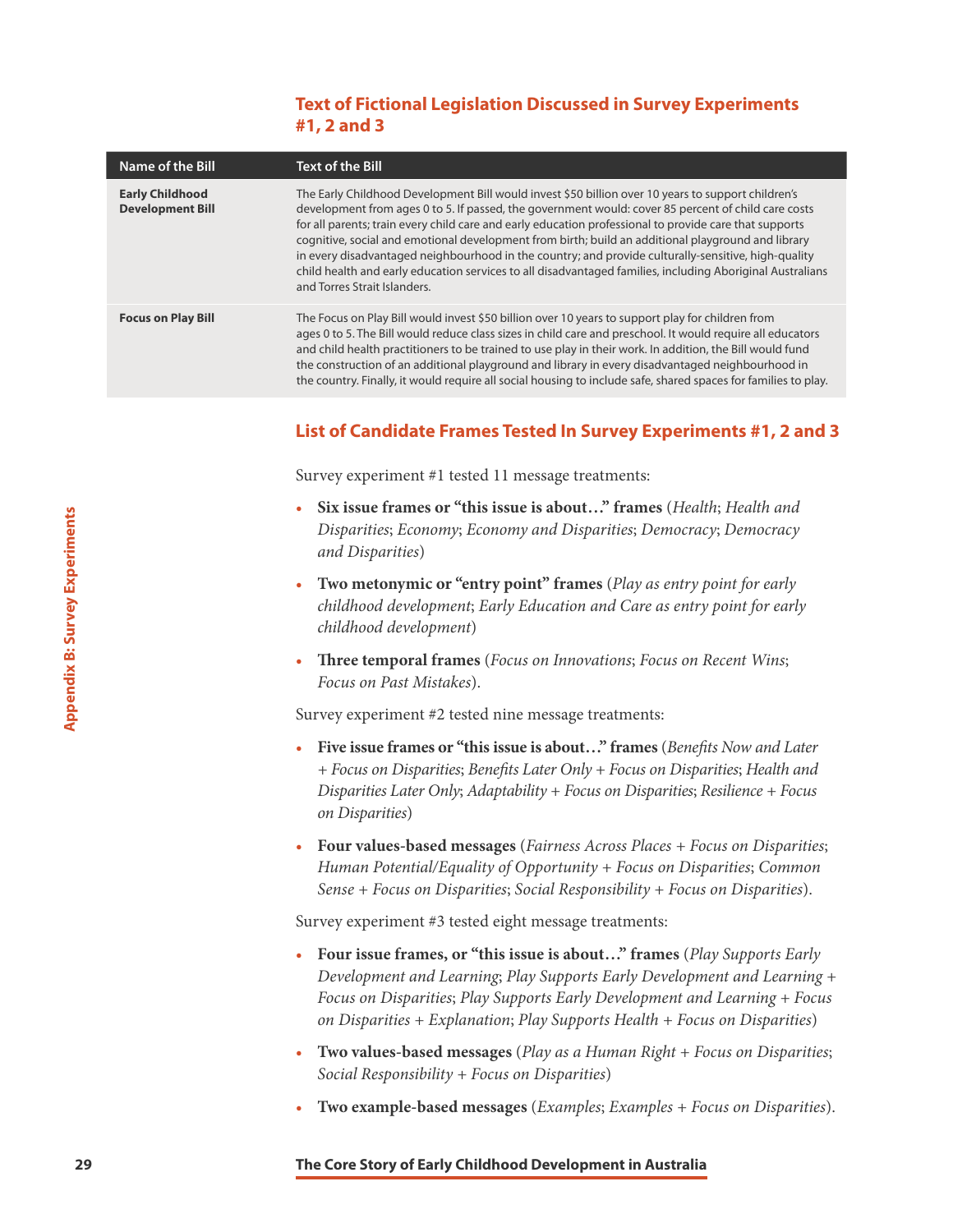#### **Sample Candidate Frames Tested in Survey Experiments**

| Type of candidate frame | Sample candidate frame                                                                                                                                                                                                                                                                                                                                                                                                                                                                                                                                                                                                                                                             |
|-------------------------|------------------------------------------------------------------------------------------------------------------------------------------------------------------------------------------------------------------------------------------------------------------------------------------------------------------------------------------------------------------------------------------------------------------------------------------------------------------------------------------------------------------------------------------------------------------------------------------------------------------------------------------------------------------------------------|
| <b>Issue frame</b>      | <b>Health and Disparities</b>                                                                                                                                                                                                                                                                                                                                                                                                                                                                                                                                                                                                                                                      |
|                         | New Bill Addresses Health Inequalities through Support for Early Development                                                                                                                                                                                                                                                                                                                                                                                                                                                                                                                                                                                                       |
|                         | Good development in the early years is critical for the physical and mental health of children. But<br>right now, some children in our country do not get the support they need to develop well, and this<br>has lifelong effects on their health and wellbeing. This is why people working in the field of health<br>have developed a new proposal to make sure all children can be healthy and well by supporting early<br>development - the Health through Early Development Bill.                                                                                                                                                                                              |
|                         | In the first five years of life, children develop key skills like the ability to manage their emotions, social<br>skills and language. These skills enable children to build healthy relationships and adopt healthy<br>behaviours, which makes it less likely that they will become addicted to drugs or alcohol or develop<br>chronic diseases like diabetes or depression. Supporting children's early development in our more<br>disadvantaged communities is essential to reduce inequalities in long-term health and wellbeing.                                                                                                                                              |
|                         | The Health through Early Development Bill would invest \$50 billion over 10 years to support children's<br>development from ages 0 to 5. If passed, the government would: cover 85 percent of child care costs<br>for all parents; train every child care and early education professional to provide care that supports<br>cognitive, social and emotional development from birth; build an additional playground and library in<br>every disadvantaged neighbourhood in the country; and provide culturally-sensitive, high-quality child<br>health and early education services to all disadvantaged families, including Aboriginal Australians and<br>Torres Strait Islanders. |
|                         | Good health depends on good early development. By supporting early development for children<br>according to their needs and the needs of their communities, we can ensure the health of all children<br>now and the health of all communities in the future.                                                                                                                                                                                                                                                                                                                                                                                                                       |
|                         |                                                                                                                                                                                                                                                                                                                                                                                                                                                                                                                                                                                                                                                                                    |
|                         |                                                                                                                                                                                                                                                                                                                                                                                                                                                                                                                                                                                                                                                                                    |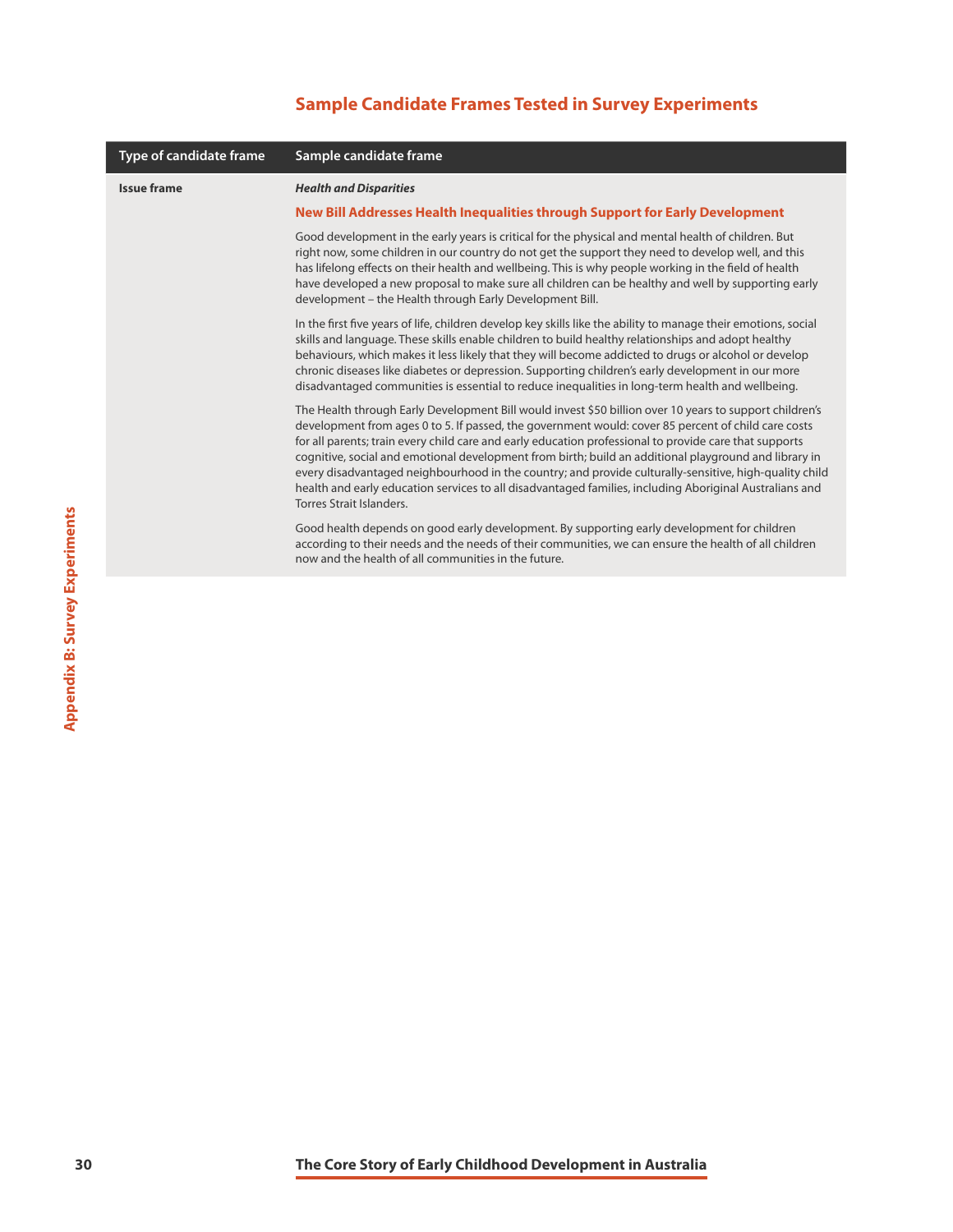| Type of candidate frame   | Sample candidate frame                                                                                                                                                                                                                                                                                                                                                                                                                                                                                                                                                                                                                                                     |
|---------------------------|----------------------------------------------------------------------------------------------------------------------------------------------------------------------------------------------------------------------------------------------------------------------------------------------------------------------------------------------------------------------------------------------------------------------------------------------------------------------------------------------------------------------------------------------------------------------------------------------------------------------------------------------------------------------------|
| <b>Values-based frame</b> | Early childhood development                                                                                                                                                                                                                                                                                                                                                                                                                                                                                                                                                                                                                                                |
|                           | <b>Fairness Across Places</b>                                                                                                                                                                                                                                                                                                                                                                                                                                                                                                                                                                                                                                              |
|                           | We Need to Give All Children a Fair Go, No Matter Where They Live                                                                                                                                                                                                                                                                                                                                                                                                                                                                                                                                                                                                          |
|                           | All children deserve to be treated fairly and have the same chances to thrive and be healthy, no<br>matter where they live. Right now, there are many neighbourhoods in Australia that do not have the<br>resources to provide children with what they need to develop well in the early years, and this has<br>lifelong effects on their ability to learn and thrive, and on their health and wellbeing. This is why we<br>need to pass a new proposal to support early development – the Fair Go for All Children Bill. Passing<br>the Bill would make sure all children are given a fair chance to thrive and be healthy no matter what<br>neighbourhood they live in.  |
|                           | The Fair Go for All Children Bill would invest \$50 billion over 10 years to support children's development<br>from ages 0 to 5. If passed, the government would: cover 85 percent of child care costs for all parents;<br>train every child care and early education professional to provide care that supports cognitive,<br>social and emotional development from birth; build an additional playground and library in every<br>disadvantaged neighbourhood in the country; and provide culturally-sensitive, high-quality child health<br>and early education services to all disadvantaged families, including Aboriginal Australians and Torres<br>Strait Islanders. |
|                           | By making sure all neighbourhoods in Australia have what they need to support children's early<br>development, we can give all children a fair go to thrive and be healthy, no matter where they live.                                                                                                                                                                                                                                                                                                                                                                                                                                                                     |
|                           | Play                                                                                                                                                                                                                                                                                                                                                                                                                                                                                                                                                                                                                                                                       |
|                           | Play as a Human Right                                                                                                                                                                                                                                                                                                                                                                                                                                                                                                                                                                                                                                                      |
|                           | New Bill Addresses Inequalities in Support for Children's Right to Play                                                                                                                                                                                                                                                                                                                                                                                                                                                                                                                                                                                                    |
|                           | Play is a fundamental right of all children. Every child in Australia should have the right to play at<br>home, at school and in public spaces. But right now, some children in our country do not have enough<br>opportunities to play, and this is a violation of their fundamental rights as children. This is why people<br>working in the field of children's rights have developed a proposal to make sure that Australia respects<br>and promotes all children's right to play - the Right to Play Bill.                                                                                                                                                            |
|                           | The Right to Play Bill would invest \$50 billion over 10 years to support play for children from ages<br>0 to 5. The Bill would reduce class sizes in child care and preschool. It would require all educators and<br>child health practitioners to be trained to use play in their work. In addition, the Bill would fund the<br>construction of an additional playground and library in every disadvantaged neighbourhood in the<br>country. Finally, it would require all social housing to include safe, shared spaces for families to play.                                                                                                                           |
|                           | All children have a right to play. By giving children what they need to engage in play according to their<br>needs and the needs of their communities, we can make sure that Australia honours and supports this<br>fundamental right to play.                                                                                                                                                                                                                                                                                                                                                                                                                             |
|                           |                                                                                                                                                                                                                                                                                                                                                                                                                                                                                                                                                                                                                                                                            |
|                           |                                                                                                                                                                                                                                                                                                                                                                                                                                                                                                                                                                                                                                                                            |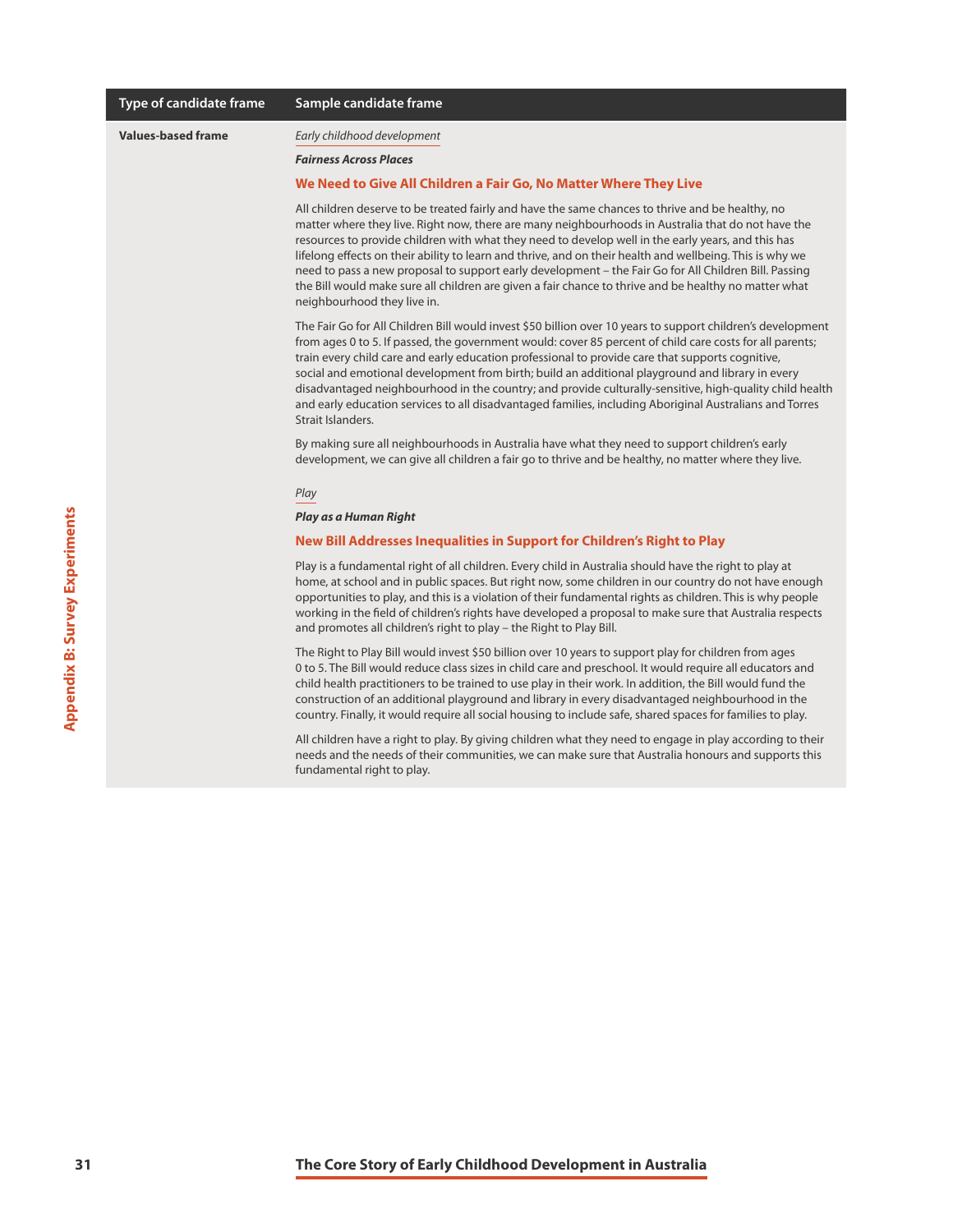|                                       | Type of candidate frame | Sample candidate frame                                                                                                                                                                                                                                                                                                                                                                                                                                                                                                                                                                                                                                                             |
|---------------------------------------|-------------------------|------------------------------------------------------------------------------------------------------------------------------------------------------------------------------------------------------------------------------------------------------------------------------------------------------------------------------------------------------------------------------------------------------------------------------------------------------------------------------------------------------------------------------------------------------------------------------------------------------------------------------------------------------------------------------------|
|                                       | <b>Metonymic frame</b>  | Early childhood development                                                                                                                                                                                                                                                                                                                                                                                                                                                                                                                                                                                                                                                        |
|                                       |                         | <b>Play as Entry Point for Early Childhood Development</b>                                                                                                                                                                                                                                                                                                                                                                                                                                                                                                                                                                                                                         |
|                                       |                         | <b>New Bill Centres on Opportunities to Play</b>                                                                                                                                                                                                                                                                                                                                                                                                                                                                                                                                                                                                                                   |
|                                       |                         | Opportunities to play are critical to good early development. This is why play stands at the centre<br>of a new Bill to support child development - the Early Development Through Play Bill.                                                                                                                                                                                                                                                                                                                                                                                                                                                                                       |
|                                       |                         | Play is essential to all children's development, starting from birth. Through play, children develop<br>important skills such as the ability to manage their emotions, social skills and language. By playing,<br>children also build their bodies and physical health and gain knowledge about the world. This is why<br>the Bill would create and invest in environments that provide rich opportunities to play.                                                                                                                                                                                                                                                                |
|                                       |                         | The Early Development Through Play Bill would invest \$50 billion over 10 years to support children's<br>development from ages 0 to 5. If passed, the government would: cover 85 percent of child care costs<br>for all parents; train every child care and early education professional to provide care that supports<br>cognitive, social and emotional development from birth; build an additional playground and library<br>in every disadvantaged neighbourhood in the country; and provide culturally-sensitive, high-quality<br>child health and early education services to all disadvantaged families, including Aboriginal Australians<br>and Torres Strait Islanders.   |
|                                       |                         | Good early development depends on the opportunities to play children have in the first five years of life.<br>That's why we should support the Early Development Through Play Bill.                                                                                                                                                                                                                                                                                                                                                                                                                                                                                                |
|                                       | <b>Temporal frame</b>   | Early childhood development                                                                                                                                                                                                                                                                                                                                                                                                                                                                                                                                                                                                                                                        |
|                                       |                         | <b>Focus on Recent Wins</b>                                                                                                                                                                                                                                                                                                                                                                                                                                                                                                                                                                                                                                                        |
|                                       |                         | New Bill Builds on Recent Achievements in Supporting Early Development                                                                                                                                                                                                                                                                                                                                                                                                                                                                                                                                                                                                             |
|                                       |                         | In the past 15 years, we've greatly improved how we support children's early development, and we<br>should build on that momentum. A new Bill - the Next Steps for Early Development Bill - proposes<br>to take our efforts to support children's early development to the next level.                                                                                                                                                                                                                                                                                                                                                                                             |
| <b>Appendix B: Survey Experiments</b> |                         | We've recently achieved great things for early development. More children are enrolled in preschool<br>today than in the past. In early care and preschool, we have reduced how many children educators are<br>in charge of at a time. And we have established high-quality standards for early education and care at<br>the national level. The Bill proposes to build on those recent successes to make sure that in the first five<br>years of life, all children have the support they need to develop key skills like the ability to manage their<br>emotions, social skills and language.                                                                                    |
|                                       |                         | The Next Steps for Early Development Bill would invest \$50 billion over 10 years to support children's<br>development from ages 0 to 5. If passed, the government would: cover 85 percent of child care costs<br>for all parents; train every child care and early education professional to provide care that supports<br>cognitive, social and emotional development from birth; build an additional playground and library in<br>every disadvantaged neighbourhood in the country; and provide culturally-sensitive, high-quality child<br>health and early education services to all disadvantaged families, including Aboriginal Australians and<br>Torres Strait Islanders. |
|                                       |                         | Australia has done great work on early development, and we need to continue moving in the right<br>direction. We need to take the next steps to support early development so that all children have what<br>they need to develop well.                                                                                                                                                                                                                                                                                                                                                                                                                                             |
|                                       |                         |                                                                                                                                                                                                                                                                                                                                                                                                                                                                                                                                                                                                                                                                                    |
|                                       |                         |                                                                                                                                                                                                                                                                                                                                                                                                                                                                                                                                                                                                                                                                                    |
| 32                                    |                         | The Core Story of Early Childhood Development in Australia                                                                                                                                                                                                                                                                                                                                                                                                                                                                                                                                                                                                                         |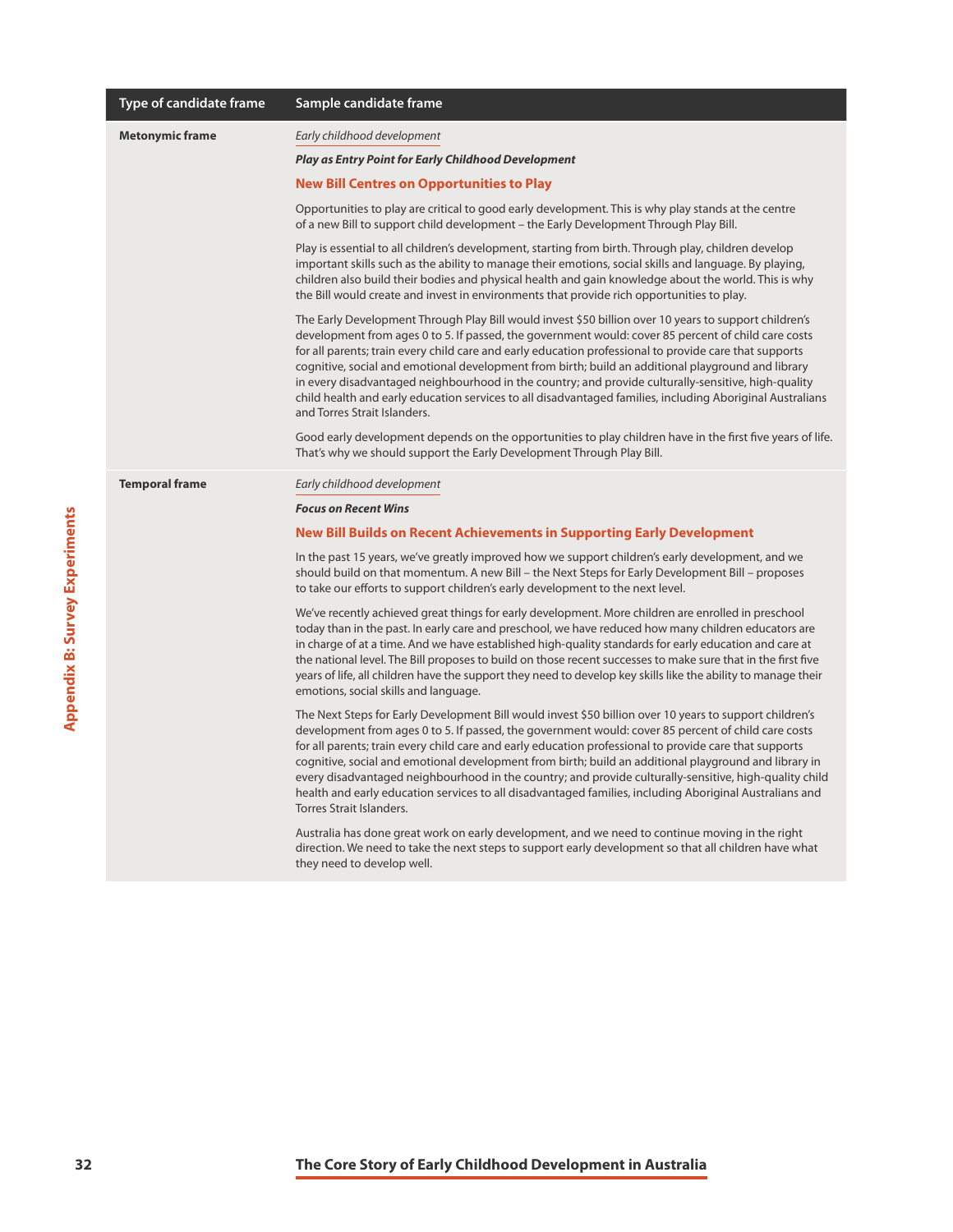| Type of candidate frame    | Sample candidate frame                                                                                                                                                                                                                                                                                                                                                                                                                                                                                                                           |
|----------------------------|--------------------------------------------------------------------------------------------------------------------------------------------------------------------------------------------------------------------------------------------------------------------------------------------------------------------------------------------------------------------------------------------------------------------------------------------------------------------------------------------------------------------------------------------------|
| <b>Example-based frame</b> | Play<br><b>Play Examples</b>                                                                                                                                                                                                                                                                                                                                                                                                                                                                                                                     |
|                            | New Bill Promotes Early Development, Learning and Health by Supporting<br><b>Different Types of Play</b>                                                                                                                                                                                                                                                                                                                                                                                                                                         |
|                            | Play can take many shapes and forms, and these different types of play support different parts of<br>a child's development, learning and health. This is why people working in the field of early childhood<br>have designed a new proposal to promote play in all its forms – the Focus on Play Bill.                                                                                                                                                                                                                                           |
|                            | Rough and tumble play not only helps children build physical health by using their bodies, but also<br>helps them develop the ability to regulate emotions and be mindful of others. Because structured play<br>with adults is fun, it helps young children learn more effectively at daycare, preschool and at home.<br>As for imaginative play, it helps young children develop their creativity and gives them opportunities<br>to make sense of difficult experiences by re-playing them in a safe space.                                    |
|                            | The Focus on Play Bill would invest \$50 billion over 10 years to support play for children from ages<br>0 to 5. The Bill would reduce class sizes in child care and preschool. It would require all educators and<br>child health practitioners to be trained to use play in their work. In addition, the Bill would fund the<br>construction of an additional playground and library in every disadvantaged neighbourhood in the<br>country. Finally, it would require all social housing to include safe, shared spaces for families to play. |
|                            | By promoting play in its many shapes and forms, we can help all children in Australia develop well,<br>learn, and be healthy.                                                                                                                                                                                                                                                                                                                                                                                                                    |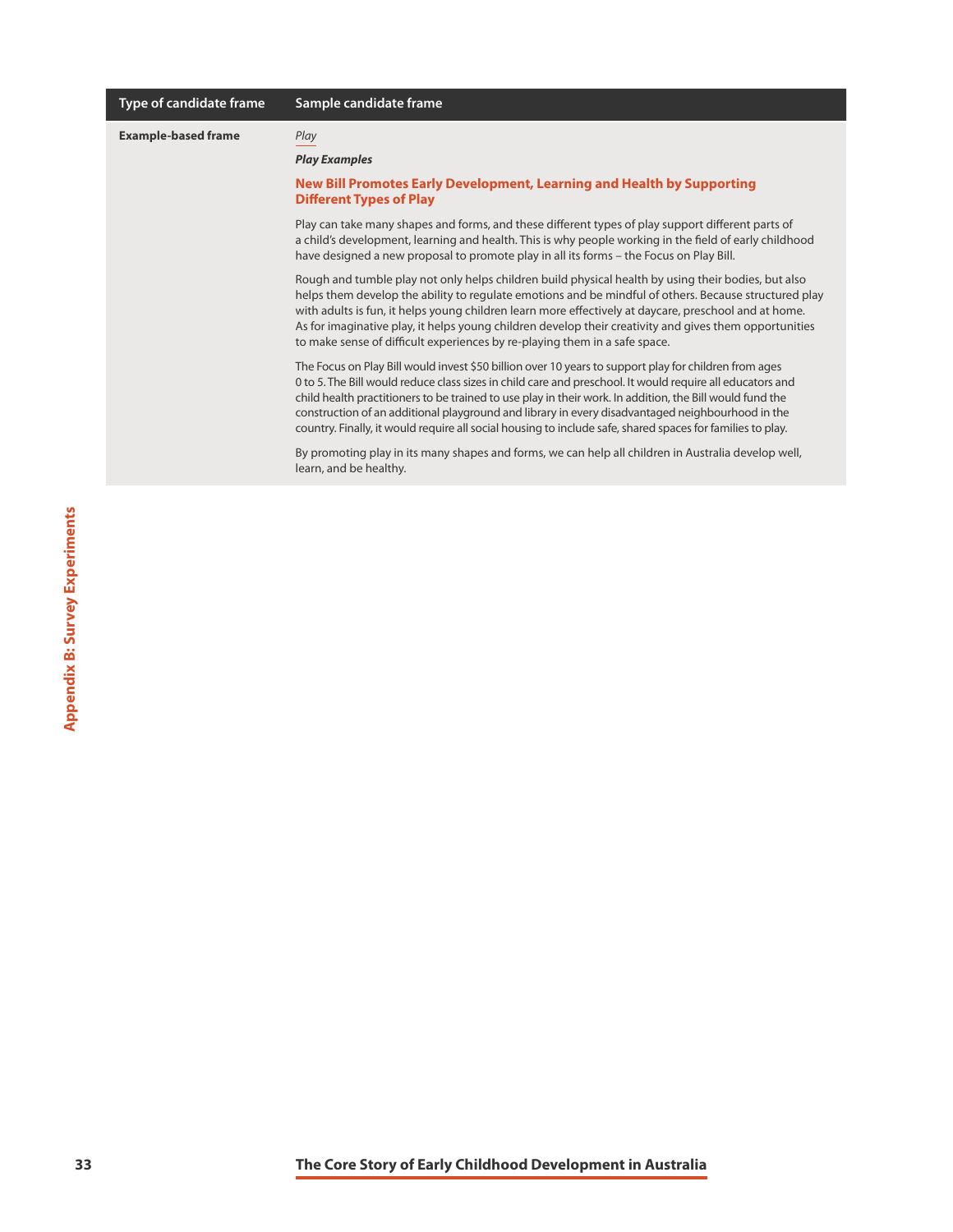### <span id="page-34-0"></span>**Appendix C: Peer-Discourse Sessions**

#### CANDIDATE FRAMES AND SAMPLE ACTIVITY

In peer-discourse sessions, we tested: three issue frames focused on early childhood development (*Universal Approach*; *Targeted universal Approach*; *Targeted Approach*); three play examples (*Structured play*; *Imaginative Play*; *Free Play*); three messages on child mental health (*Child Mental Health Is an End In Itself*; *Child Mental Health Is a Means To Support Early Development*; *Child Mental Health Starts From Birth + Serve-and-Return Interactions*); and four messages on prenatal development (*Circles of Influence*; *Society is Responsible*; *It's Wrong To Blame Pregnant Women*; *Being Pregnant Is Like Navigating Waters*).

#### **Sample Activity From Peer-Discourse Session Guide**

#### **Frames in Action: Framing policies as Universal, Targeted Universal or Targeted (25 minutes)**

*Moderator*: I'm going to divide you up into 3 groups. I will also be giving each group a pad of paper and I will ask you to choose one person who is going to take notes.

Imagine that the city of Perth/Melbourne is planning a local initiative to better support children's development from the ages of 0 to 5 years old called the Early Development initiative.

*In Itself, Child Mental Health Is a Means To Support Early Depart And Dealth Starts From Birth - Serve-and-Return Interact messages on prenatal development (<i>Circles of Influence*; Social *Its Wrong To Blame Pregnant Wome* You are members of an organisation that works on early childhood development and you want to apply for a \$200,000 grant as part of this initiative. You have evidence to show that your project is feasible and likely to achieve its goals.

Your job is to give a one- to two-minute presentation on your project at a community meeting, explain what its main goal is, why you think you should get money from the Early Development Initiative. I'm going to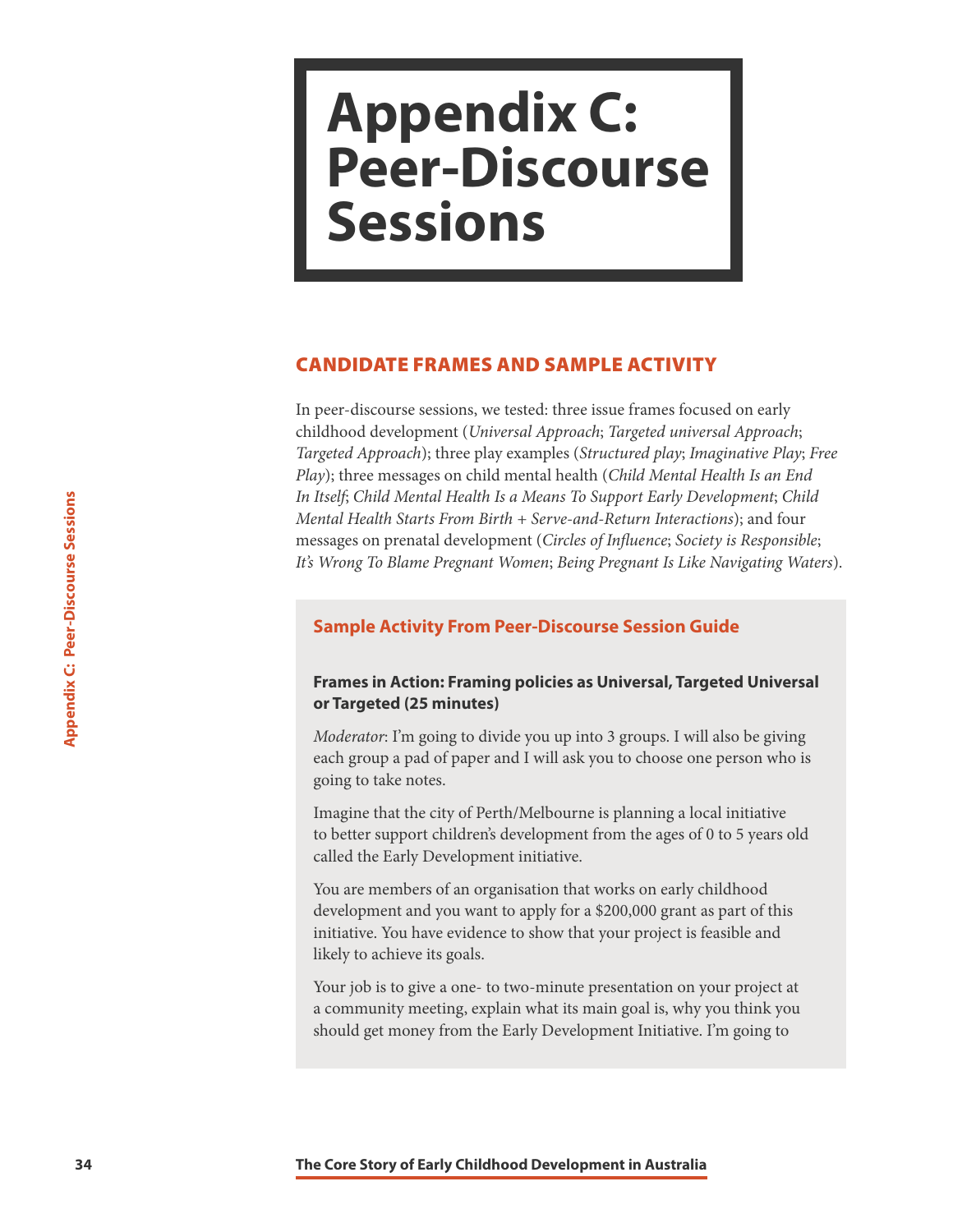share three possible rationales you could use as part of your presentation. They're all accurate descriptions of your project – they just put a different aspect of it in the foreground.

I'd like you to pick the one you think is the most compelling and centre your presentation around it. I'll give you five minutes to plan together as a small group and then each group will share the takeaways from their discussion with the rest of us.

#### *Moderator hands out a list of three rationales.*

**Option A:** To really make a difference in how well children develop in the early years, we need to make sure that every child and their family get support, no matter where they live.

**Option B:** To really make a difference in how well children develop in the early years, we need to make sure that each child and their family get support according to their needs and the needs of their communities.

**Option C:** To really make a difference in how well children develop in the early years, we need to make sure that disadvantaged children and their families get the support they need.

*Give groups five minutes. Then have the groups come back together and have each group give a one- to two-minute presentation.*

#### *If all three groups pick the same rationale, ask:*

- Which of the groups did you think made the most compelling case? Why is that?
- (*Ask about each of the two rationales that were not selected:*) What made options A/B/C less compelling than the one you picked?

#### *If the groups pick different issue frames, ask:*

- **35 Speciarion C:** To really make a difference in how well children in the early pears, we need to make sure that disadvantational data the core story of Equal the Core Story of the Store of the Store Sessions and Harve • As a group, we now have to come to a consensus on which rationale to use in our presentation about our project. Remember, you are now free to change your mind about the idea you chose after listening to what other people had to say.
	- Which of the rationales do you think should be used in your presentation?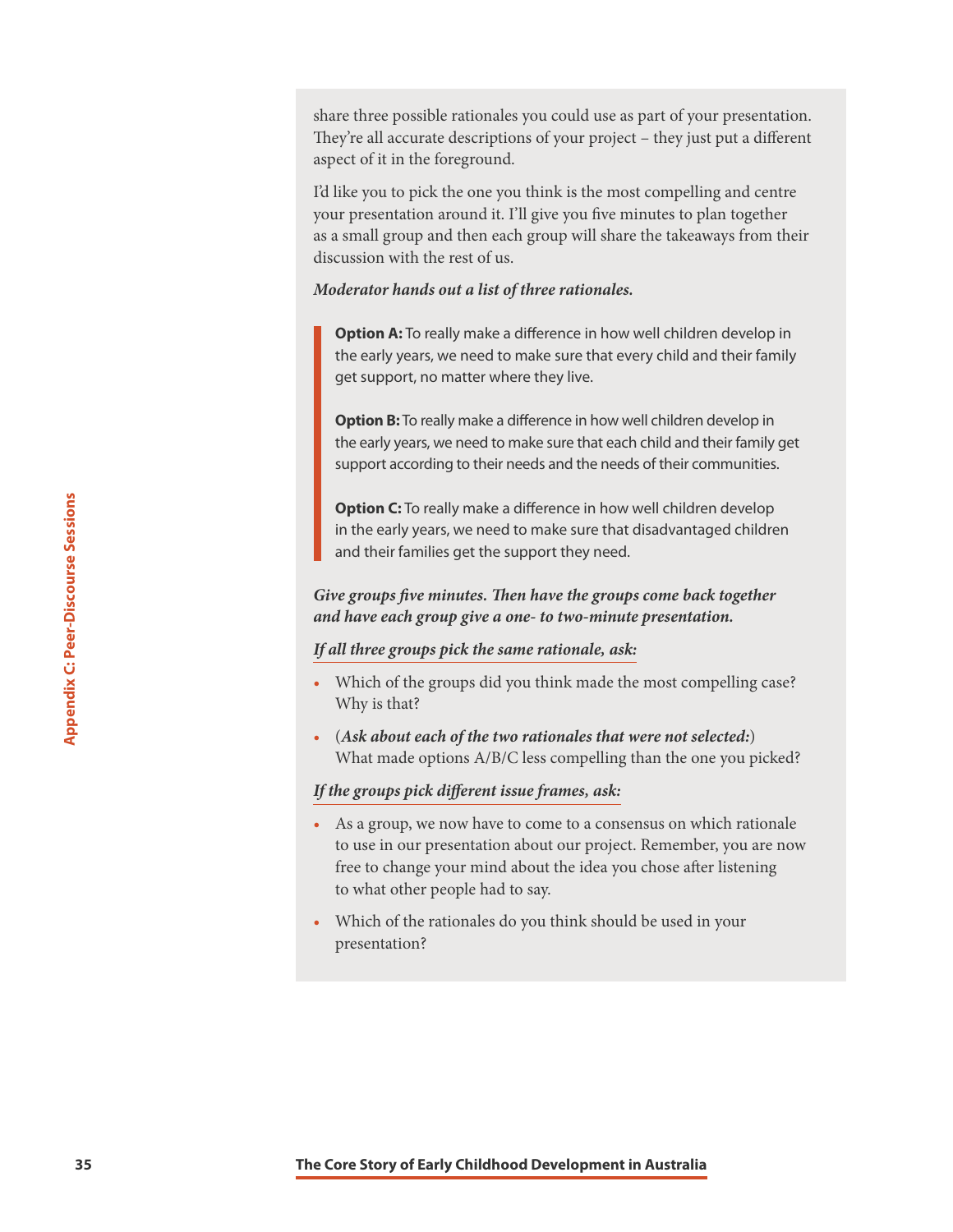## <span id="page-36-0"></span>**Endnotes**

- 1. Framing refers to the subtle selection of certain aspects of an issue to cue a specific response. FrameWorks tests a set of frame elements that convey meaning and affect the way that people respond to an issue. These include values, metaphors, narratives, messengers, and more.
- 2. For more information on how the *Navigating Waters* metaphor can be used to talk about parenting more generally, see L'Hôte, E., Kendall-Taylor, N., O'Neil, M., Busso, D., Volmert, A., & Nichols, J. (2018). *[Talking About the Science of Parenting](https://frameworksinstitute.org/assets/files/Australia/prc_message_memo_2018.pdf)*. Washington, DC: FrameWorks Institute.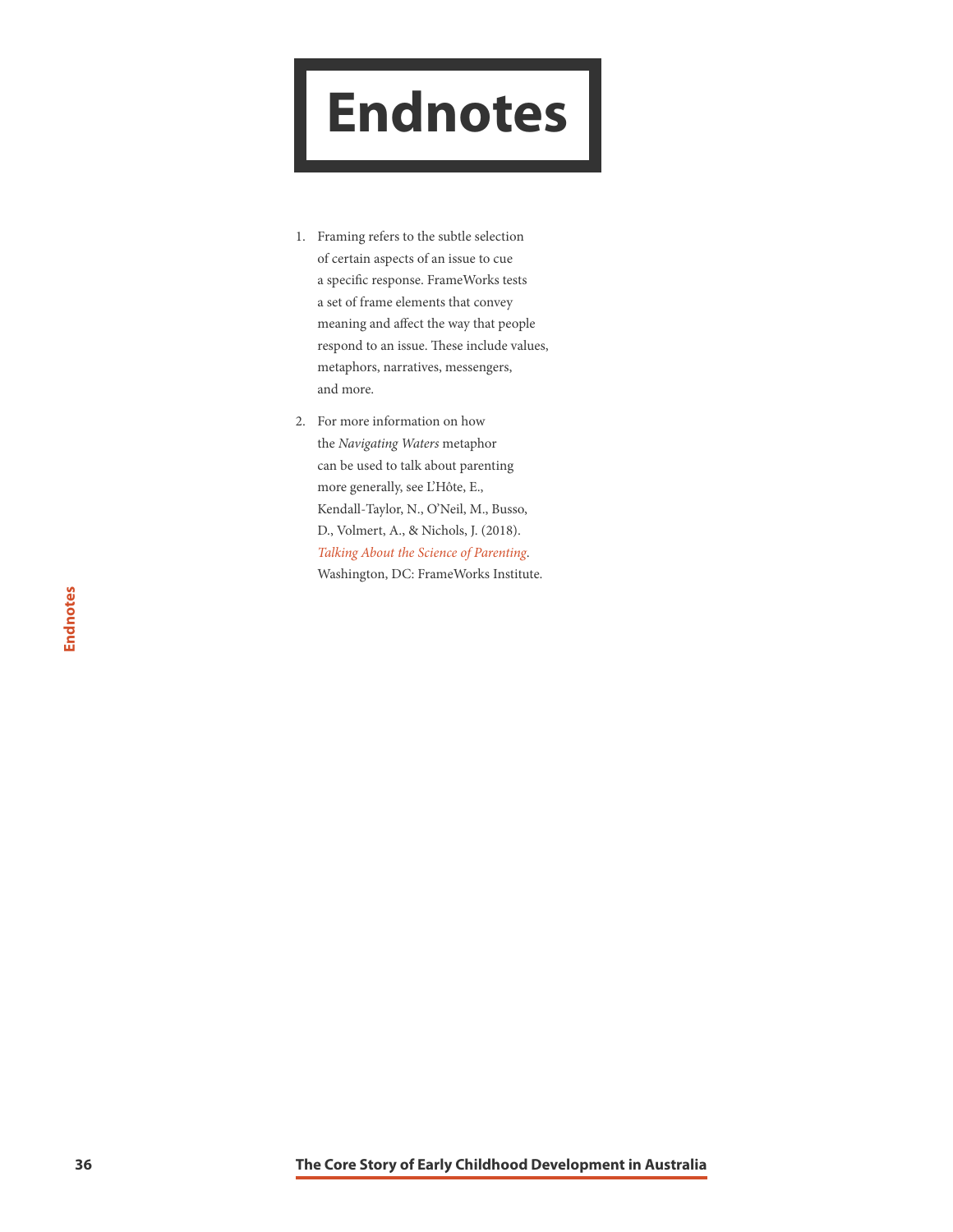#### <span id="page-37-0"></span>ABOUT FRAMEWORKS

The FrameWorks Institute is a nonprofit think tank that advances the mission-driven sector's capacity to frame the public discourse about social and scientific issues. The organisation's signature approach, Strategic Frame Analysis®, offers empirical guidance on what to say, how to say it, and what to leave unsaid. FrameWorks designs, conducts and publishes multi-method, multi-disciplinary framing research to prepare experts and advocates to expand their constituencies, to build public will and to further public understanding. To make sure this research drives social change, FrameWorks supports partners in reframing, through strategic consultation, campaign design, FrameChecks®, toolkits, online courses, and in-depth learning engagements known as FrameLabs. In 2015, FrameWorks was named one of nine organisations worldwide to receive the MacArthur Award for Creative and Effective Institutions.

Learn more at **[www.frameworksinstitute.org](http://www.frameworksinstitute.org/)**.